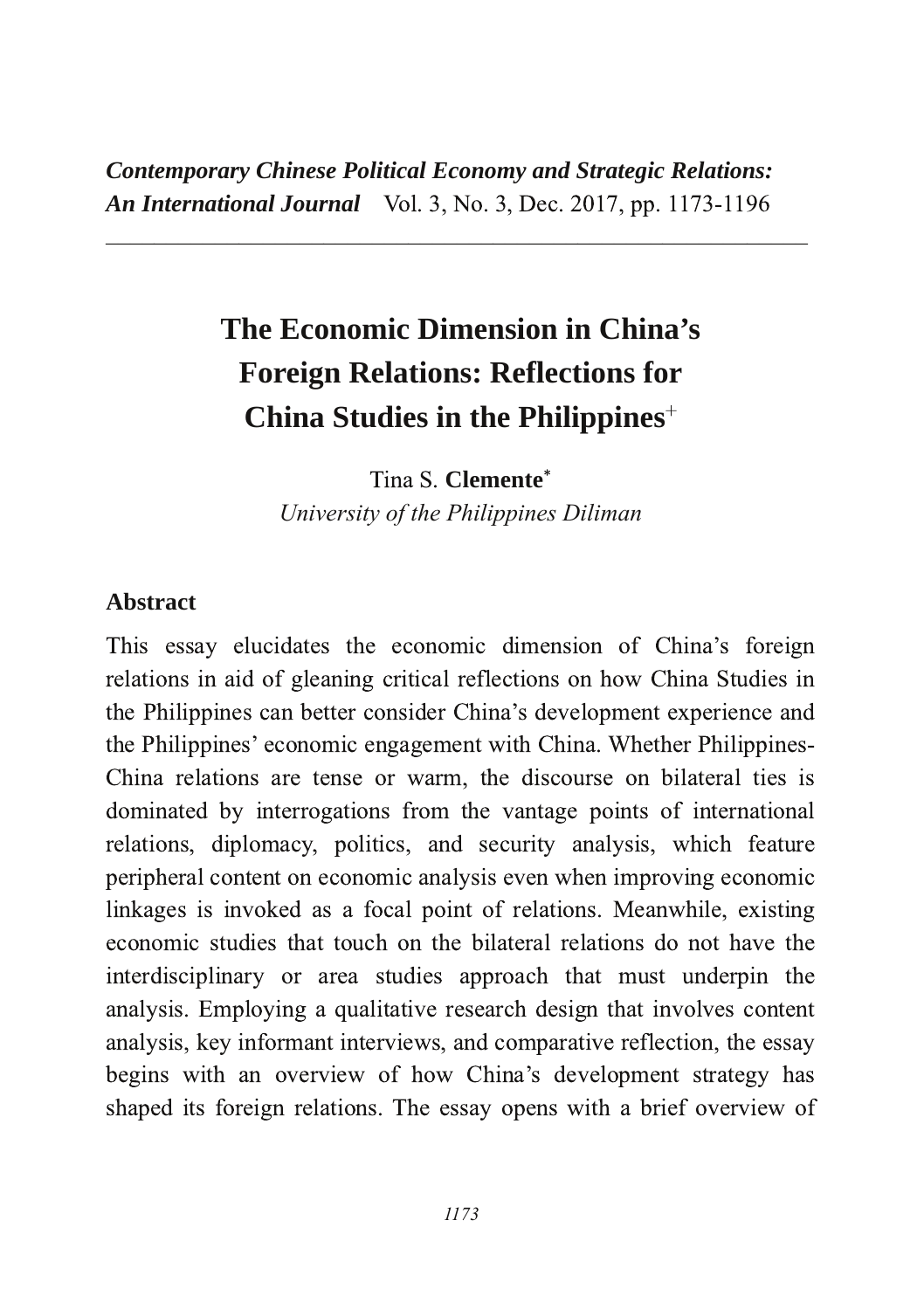how China's development strategy evolved since 1978. The next section focuses on innovations in foreign relations and China's grand new initiatives. What follows is the section on China's need for further development, which consists of a discussion on inclusive development issues and resource demand. The fourth section underscores insights for China Studies in the Philippines. The essay ends with closing remarks.

*Keywords: PhilippinesChina, foreign economic relations, China Studies in the Philippines*

## **1. Introduction**

Ever since the beginning of the reform period, China has applied strong collective leadership in coordinating among the economic reform strategy, the power dynamic of actors in the decision-making process, and foreign economic relations (Shin, 2012; Lai and Kang, 2012). China was single-mindedly resolved that economic development is not only important in alleviating living standards, but it is also integral to strategic power (Harris, 2014). In aid of policy survival over a long period, economic reforms had to be institutionalized (Heilmann, 2010) and foreign policy had to be complementary in striving for foreign relations that would be conducive for China's development objectives. As the reform era proceeded, China re-introduced itself to the international community and cultivated friendly relations with neighbors and international institutions for economic governance (Kreisberg, 1989). China emphasized the Five Principles of Co-Existence,<sup>1</sup> which communicated consistency in the mutually beneficial and nonthreatening desire for peace, stability, multipolar global political landscape and global development (Wang H.-J., 2013; Lu, 1999; Zhu Z., 2013). From 1989-1997, while China constructed the so-called socialist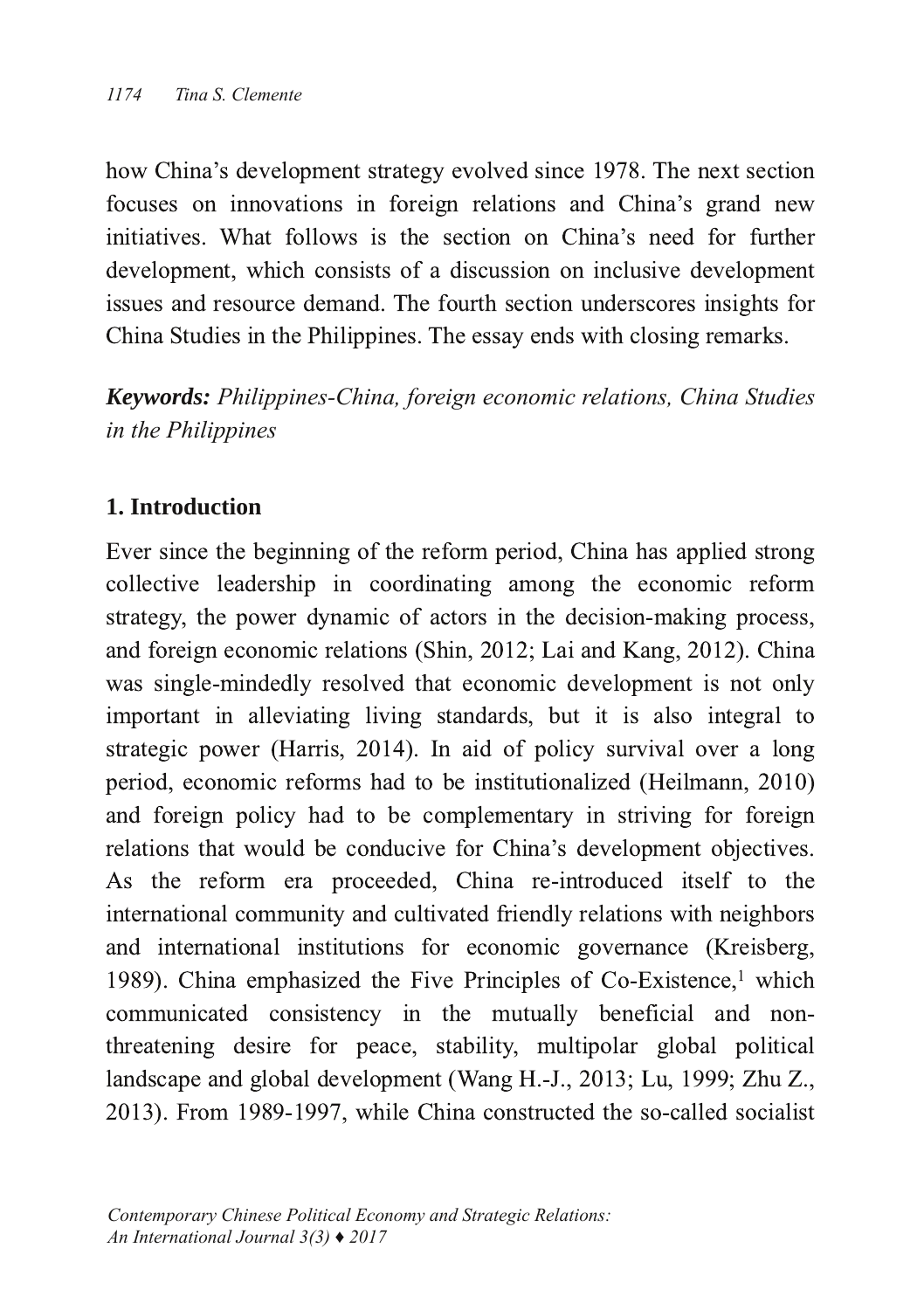market system, challenges to the pragmatic outlook rose amid an increasing economic liberalism. Central planning faced the challenges of consolidating decision-making on foreign trade and managing protectionist domestic sentiment while reaping the benefits of globalization and ensuring greater autonomy among enterprises. A balancing act was needed in attracting foreign finance and maintaining internal stability through gradualism in sociopolitical reforms, which were heavily scrutinized.<sup>2</sup> After the 1997 Asian Financial Crisis, China sought sustainable and peaceful development while globalization and regional integration became stronger in the global economy. Worries and skepticism about China's growth sustainability intensified and demand for critical resources increased considerably (Lai and Kang, 2012). China pushed its diplomacy with Association of Southeast Asian Nations (ASEAN) as it recognized the need for cooperative frameworks for exports, critical supply chains, and foreign direct investment inflows, as well as support for the One China policy (Zha, 2015; Lu, 1999; Zhu Z., 2013). China recognized that ASEAN was an immediate neighborhood in which economic entrenchment would yield fruitful economic and political benefits.

#### **2. Innovations and New Initiatives in Foreign Relations**

In terms of foreign policy decision-making, the party, the government, and the military remain to be the main players in China (Zhao,  $2012$ ). However the extent of flexibility is evident in instances of generational, institutional, and ideological innovations (Heilmann and Schmidt, 2014). For instance, China has pursued twinning arrangements between its cities and those of other nations in Southeast Asia. China's central government urges local units to pursue international economic exchanges (e.g. Guangdong with Southeast Asia; Fujian with Taiwan;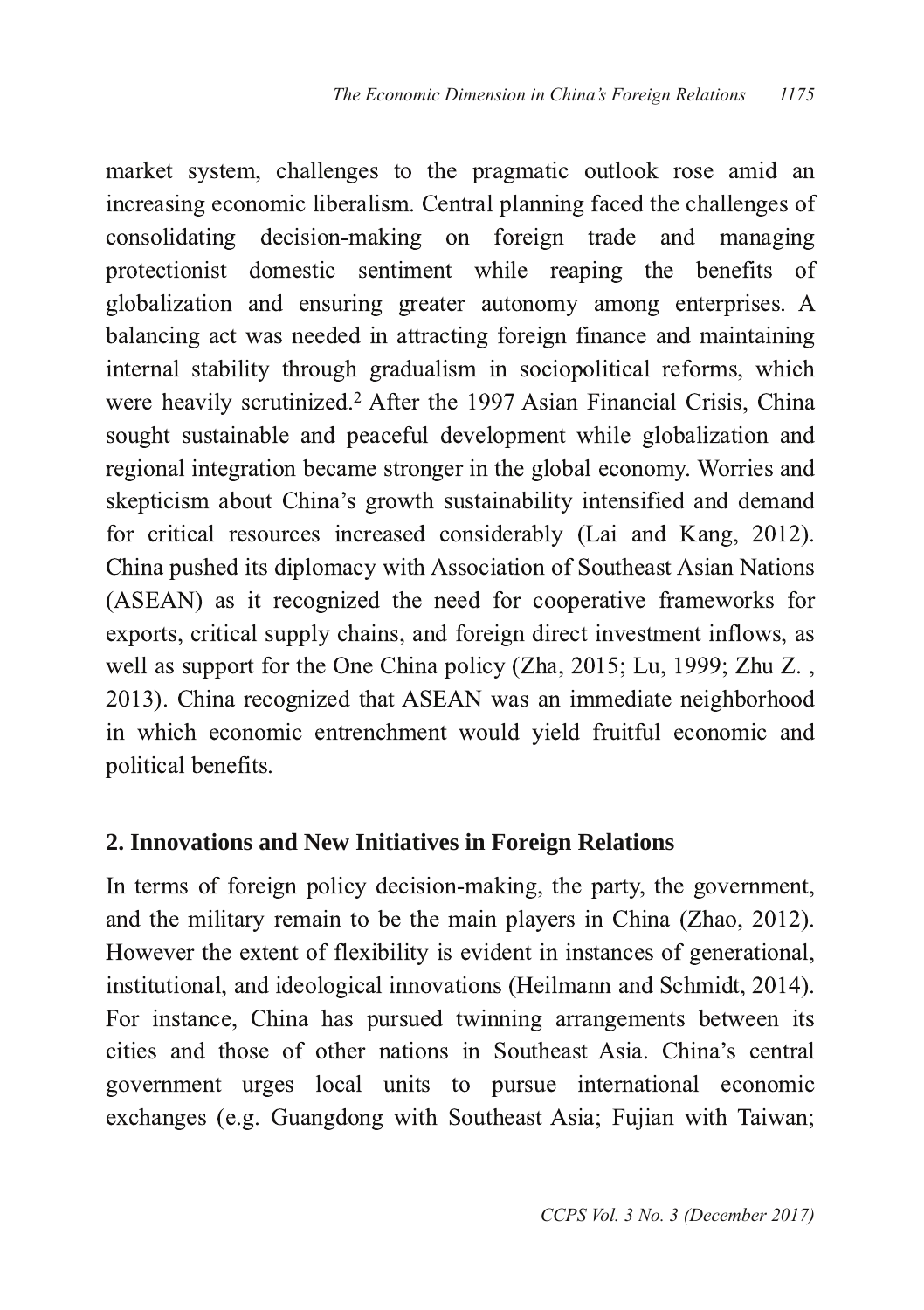Yunnan with Myanmar and Laos; Guangxi with Vietnam). Local governments initiate foreign trade with cities, provinces, state-owned enterprises (SOEs), and transnational companies. Coastal governments are proactive in pushing their interests abroad. But when tensions over strategic issues boil over, foreign policy decision-making tends to be centralized and run by a few advisers. A considerable measure of secrecy still exists in foreign policy even among policy thinkers from academic circles (Lai, 2010). In critical industries with foreign policy implications such as energy, the restructuring of many SOEs, e.g. Chinese National Offshore Oil Corporation (CNOOC), has led to a large measure of autonomy, underscoring the notion of expanding plurality in decisionmaking processes (Jiang, 2010). The role of Chinese think tanks also deserves attention as a form of flexibility. These semi-academic organizations, that are largely attached to the government, have a larger space of participation in consultations, internal reports, and conferences  $(Zhao, 2012)$ , despite doubts on the extent of their influence  $(Glaser,$ 2012). At any rate, Chinese think tanks function as public diplomacy conduits, engage in epistemic communities or aspire to be independent experts with the capacity to contribute to transforming foreign policy thinking (Rozman, 2012; Lanteigne, 2013). On top of these, it is noteworthy that the various institutes of think tanks help facilitate decentralized development across provinces while maintaining tight correspondence with the objectives of the Communist Party of China (CPC). Think tanks do not merely aggregate information for the central planner in Beijing. They are empowered enough in the provinces to even influence economic engagement with foreign nations  $(ZY, 2016)$ .

Regarding China's new grand initiatives, the Chinese Dream is the newest incarnation and catchword for China's vision of its ascent. As a key informant posits, since it is no longer communist ideology that unites the party or ensures social cohesion, Xi Jinping needs to invoke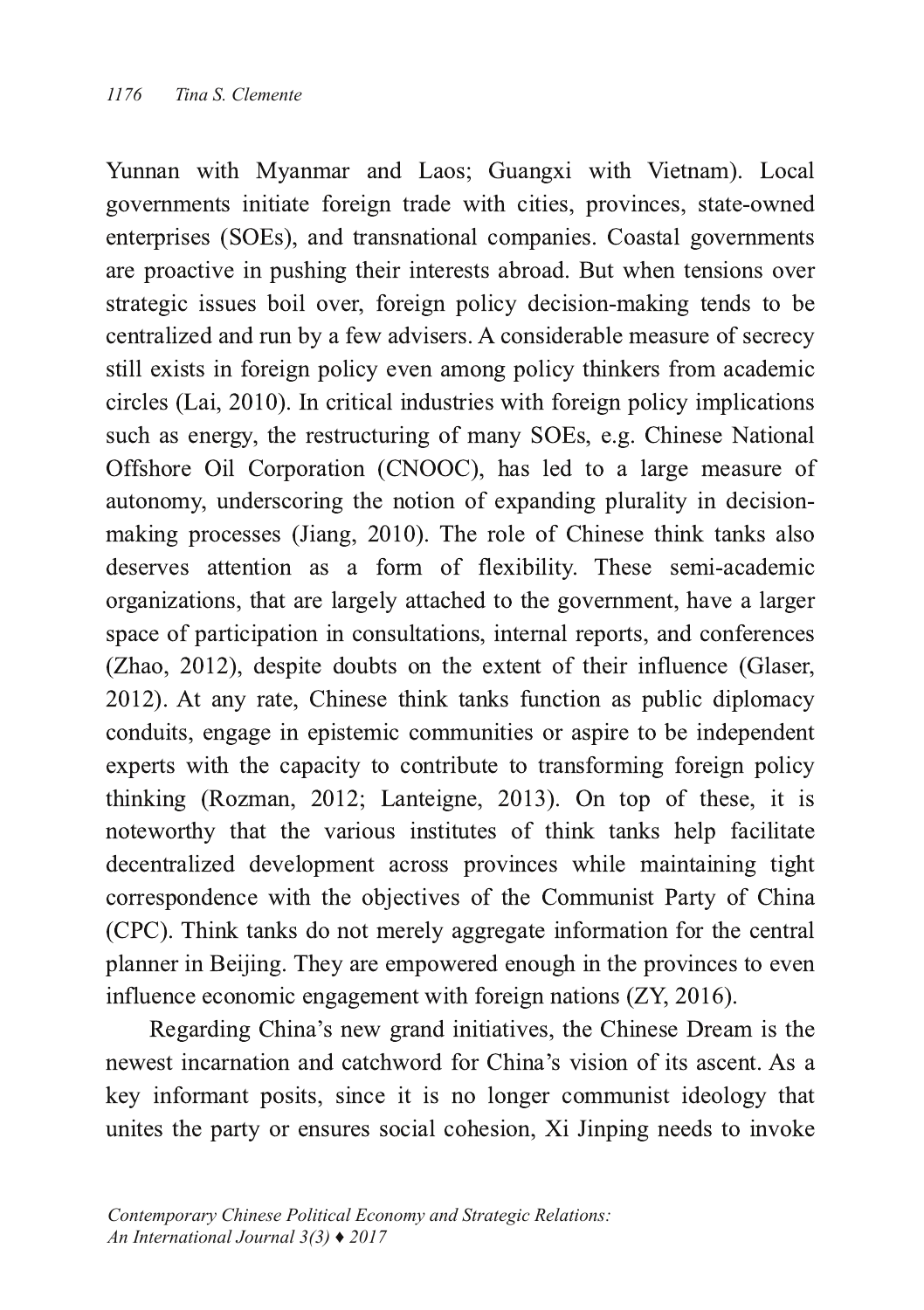continuity from the sense of nationalism of Deng Xiaoping's leadership to the current effort of restoring China's greatness through the Chinese Dream. Part of the core interest of transforming China into a great power is the redemptive aspect of recovering territories that were lost when China was weak (CS, 2015). The Chinese Dream not only rises above the frenzy of reform slogans, but it embodies China's quest to produce a new era of economic superlatives.

While the Chinese Dream draws from preceding visions, it is distinct in its context, which is shaped by decades of remarkably high and sustained growth coupled with the present challenges of domestic development. China now sets its sights on The Four Comprehensives as the strategic blueprint for development intended to realize the Chinese Dream. The blueprint seeks to (1) build a moderately prosperous society, expressing continuity with Zhou Enlai's 1963 vision of the Four Modernizations (enacted by Deng Xiaoping in 1978); (2) deepen reforms, addressing the disparity between growth and social development outcomes; (3) implement the rule of law, addressing the inefficiencies of the public sector; and (4) strengthen party discipline and address the need to put a stop to corruption (Florcruz, 2015).

To operationalize these aspirations amid China's growth slowdown and strengthened attention on supply-side reforms, the One Belt One Road (OBOR) and the Asian Infrastructure Investment Bank (AIIB) have come into play as part of the most stupendous attempt to bring China's development and economic diplomacy onto a new plane. On one hand, these grand initiatives reinforce China's pronouncements on shared prosperity, regional stability, and a community of common destiny. On the other hand, China's increasing expression of its military and political muscle qualifies these aspirations. Key informants see that each province in China will maximize the Belt and Road, in aid of spurring new growth engines as well as addressing industrial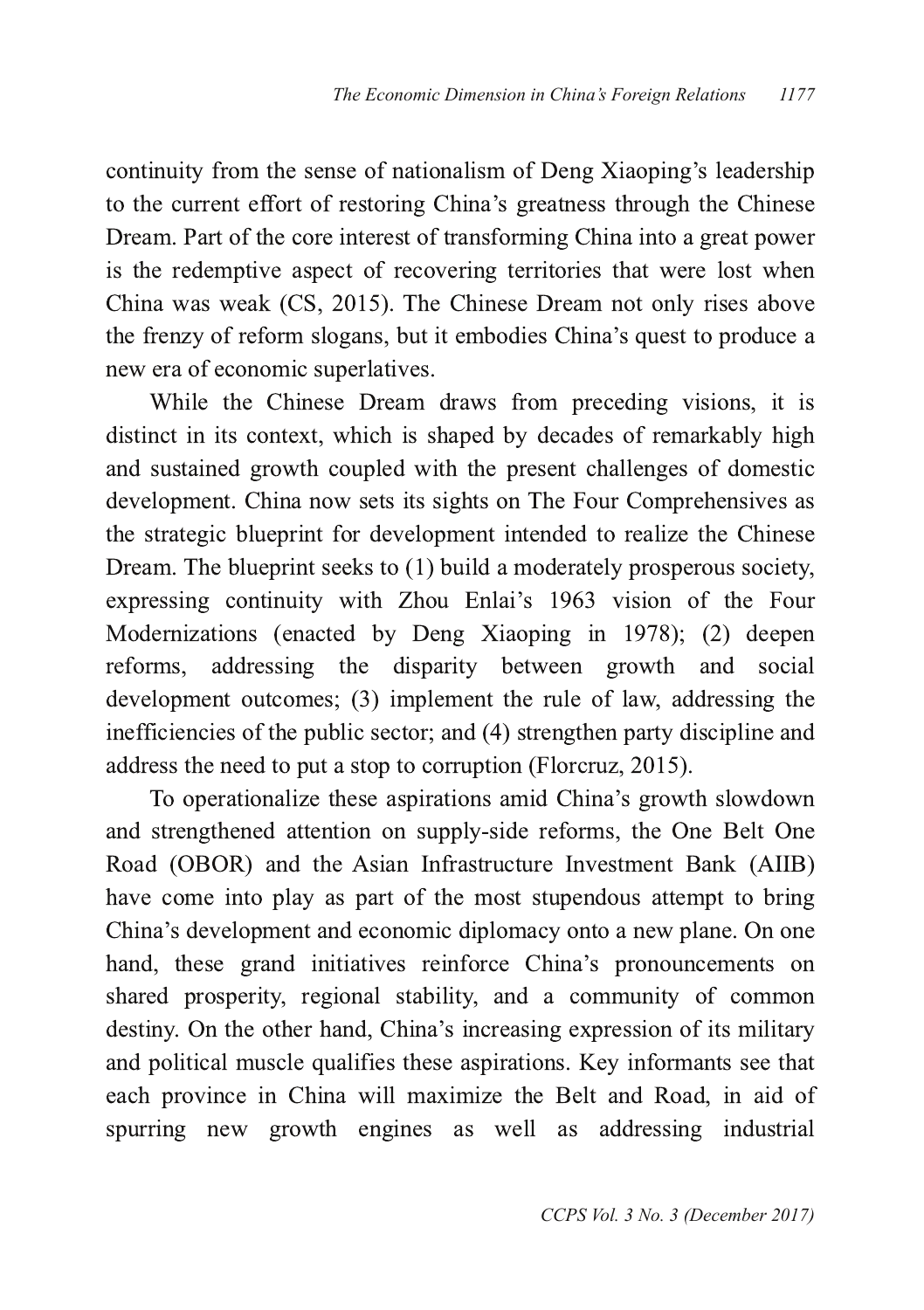overcapacity. The investments are perceived to entail varying combinations of commercial and strategic objectives  $\text{(CS, 2015; RL, 400)}$ 2015), the latter ranging from geopolitical harmony to technology transfer from foreign companies (Economy, 2010). The AIIB financially underpins the OBOR and takes advantage of the need for more infrastructure spending among developing economies. The Asian Development Bank, for instance, can only lend about 1.5% of USD 8 trillion for infrastructure needs of developing countries in 2010-2020  $\overline{\phantom{a}}$ For its own utility, through the AIIB, China can improve its foreign exchange management leverage (Zha, 2015; JY, 2015), facilitate the internationalization of the renminbi, export Chinese labor in AIIBfunded contracts, and enforce discipline over China's own corporations operating abroad Zha, 2015). As China goes towards more internationalization and global integration, it needs to be more transparent while still sensitive to the CPC and China's domestic publics (Godemont, 2012). In terms of international image building, the AIIB generates a positive reception among countries, contrasting with the flak from moves such as the large-scale land reclamation in the disputed maritime areas (Wan, 2016).

The OBOR tends to entrench China's geoeconomic leadership in the region, buying its military more time to increase capability (Miller, 2015). As economies partner with China in infrastructure deals that encourage trade, the likelihood of a more cooperative foreign policy increases, especially with states that China has tensions (Flores-Macías and Kreps, 2013). For some foreign relations experts, the initiative is a major iteration of China's use of economics in acquiring loyalties through a web of bilateral ties  $(CS, 2015)$ . China's structural shift and increasing emphasis on non-trade aspects of international economic engagement affect the politics of multilateral trade agreements as well as bilateral infrastructure arrangements. Despite the rhetoric of how the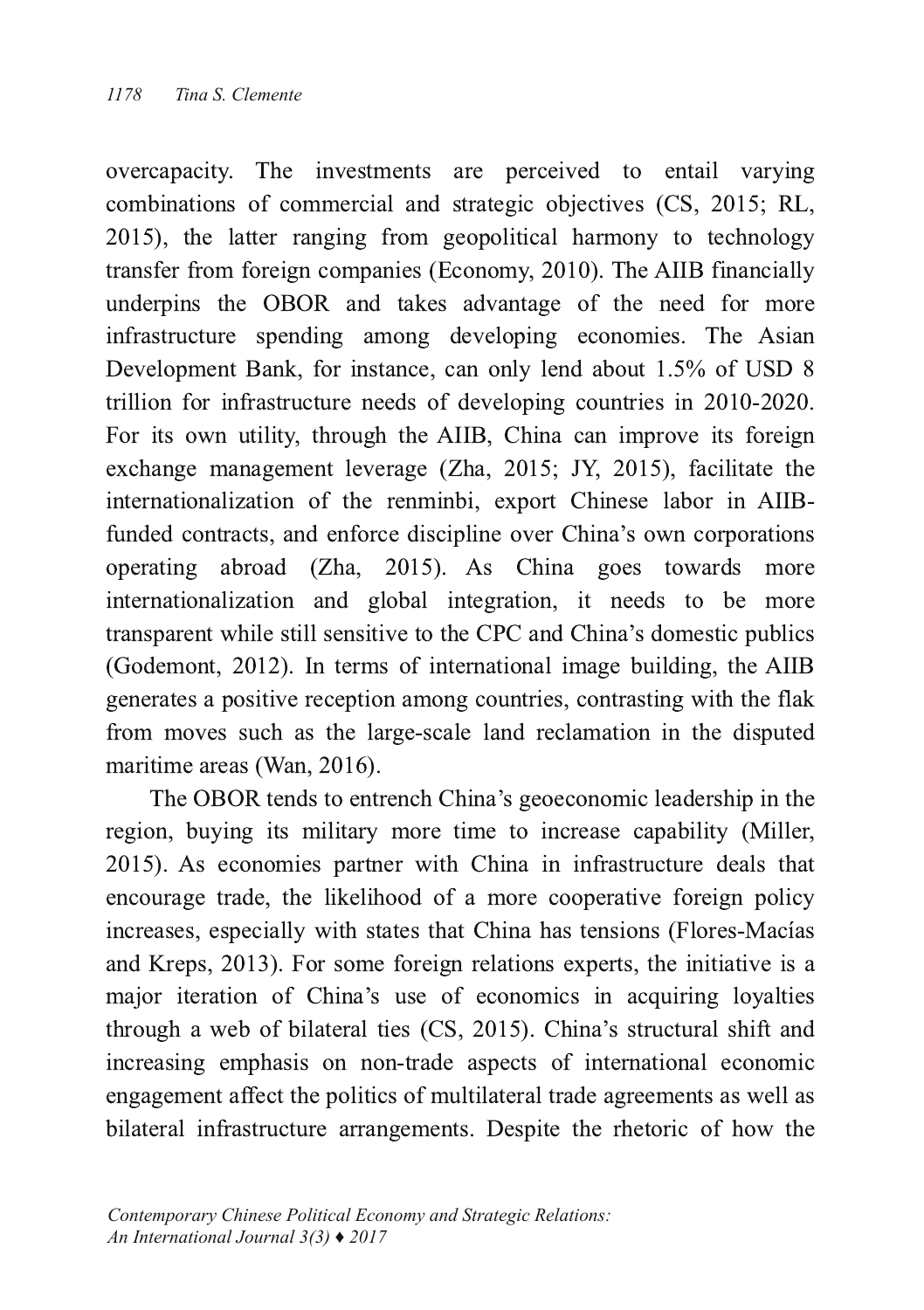Trans-Pacific Partnership (TPP) was intended to contain China, the fact that there is much to learn from TPP as a so-called gold standard in Free Trade Agreements (FTAs), compared to the Regional Comprehensive Economic Partnership (RCEP), is not lost on China's thinkers despite the fact that TPP now is in shambles given the US withdrawal. Technically, China could have joined the TPP but the conditions for inclusion and invitation that other developing countries likewise face impede China's joining. China supports the RCEP but, as an expert informant posits, it also recognizes the lower relative gains from trade and other developing countries' difficulty in maximizing FTAs (HP, 2016). Before the decision by the Arbitral Tribunal that was constituted under Annex VII to the United Nations Convention on the Laws of the Sea, $3$  some foreign relations experts in the Philippines saw these grand initiatives as harmless, only needing clarification that such engagement will not interfere with the Philippines' defense of its maritime claims  $(RL, 2015;$  $CP$ , 2015). The reality is, China will continue efforts to create an international environment that favors its development mode while deriving the political benefits. Gains of partner economies will ultimately depend on how they define and shape their participation in such an environment (Hung, 2015).

## **3. China's Need for More Development**

Since 1978, the CPC has been negotiating political legitimacy by generating high economic growth and managing the rise of China's stature (Lai, 2010). China's unparalleled feat of high and sustained growth during the post-1978 reform era made it the country to watch for several decades (Zhu, 2012). Even with remarkable growth for more than three decades, making China the world's second largest economy, a continuing desire for high growth in the face of gaping development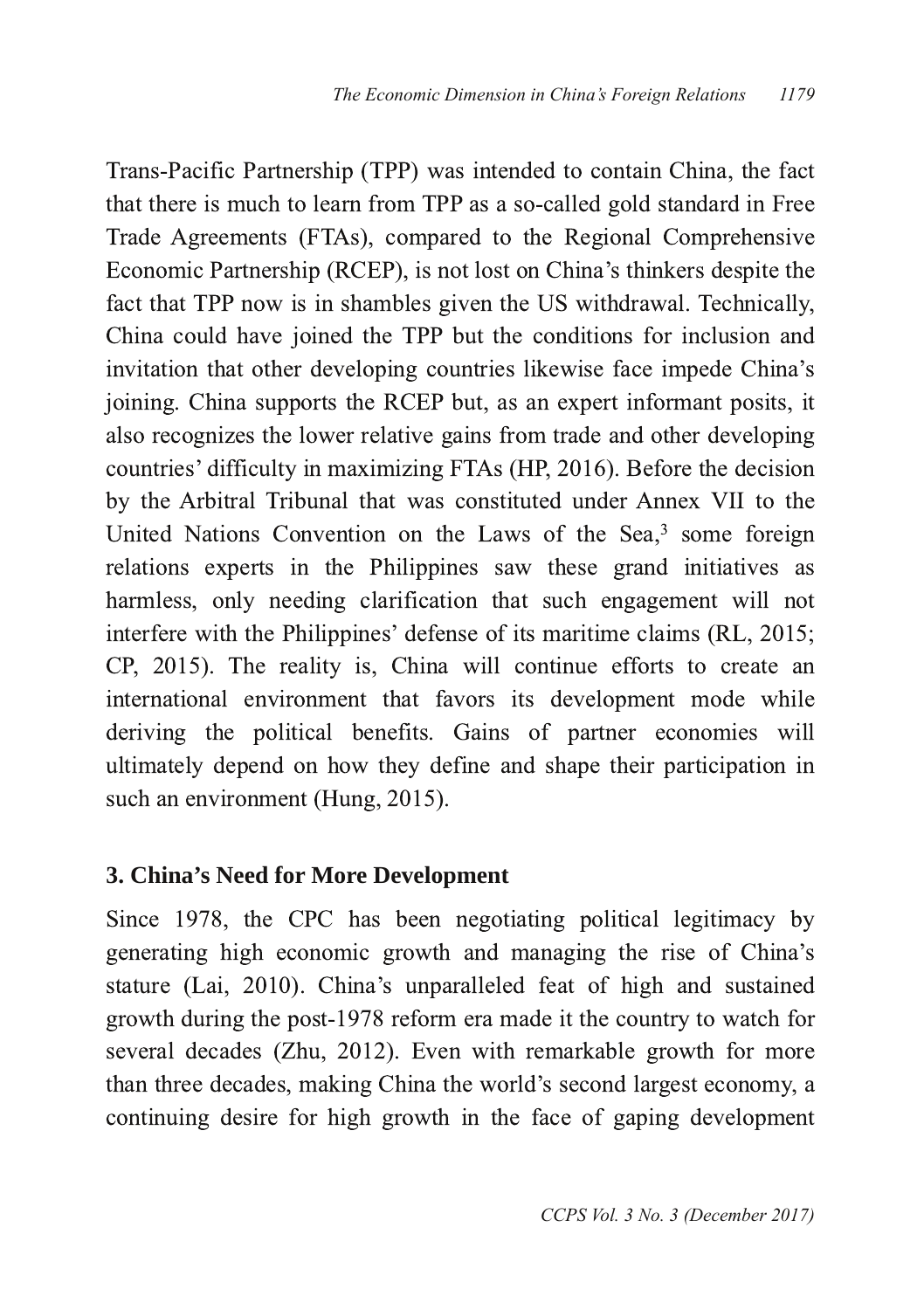needs raised the risk of overheating. Structural imbalances have challenged the optimism that buoyed the China model (Gilboy, 2011; Hou, 2014; Huang, 2011). Critics have repeatedly articulated the possibility of a hard crash landing but China has been deftly managing the slowdown, with public acceptance of slower growth as the New Normal – a natural progression rather than the picture of a declining economy. While there are notable reforms in research and development, innovation, and strategic industries, the matter of inclusive development remains to be a nagging question (Wang, 2014).

Within the second decade of China's reforms, the poor in the rural population was reduced from 600 million in 1995 to 80.5 million in 2007 while that of the urban population was reduced to 6.9 million. On the other hand, the middle class, comprising the lower, middle and upper-middle sub-categories in both rural and urban populations, ballooned. The result is a notable shift from a bottom-heavy income distribution, with the base being dominated by rural poverty, to an income distribution that has the middle-middle class posting the biggest increase in size among sub-categories (Asian Development Bank, 2010). Also, the purchasing power of the middle class was a boon to the world economy in the aftermath of the global financial crisis in 2008.

Spatial distribution of economic development within and across regions in China remains highly uneven. If social security transfers were taken into account, the urban-rural gap would have been wider (Li and Luo, 2010). Aggressive interventions are still needed in poorer regions involving instruments such as public services, fiscal transfers, taxation, and investment (Wei, 2014). Rebalancing should lead to an increase in household incomes as a share of GDP (Pettis, 2013), which would then support efforts to alleviate income disparities, especially between provinces in the interior and provinces in the coast that have relied on exports (Riskin, 2010). Poverty, measured by the proportion of the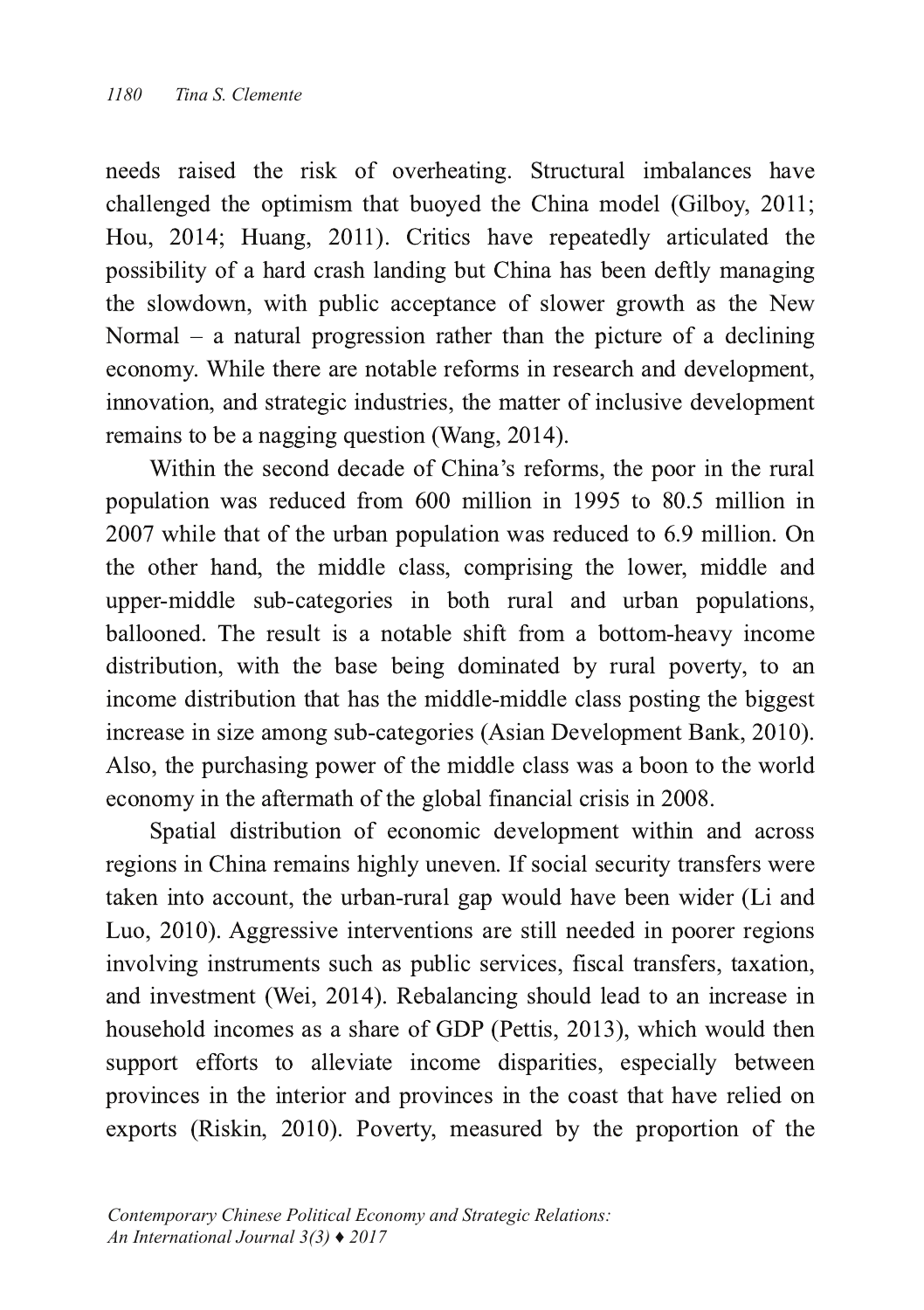population below USD  $3.10$  (PPP) a day, dropped from  $67.2$  per cent in 1999 to 11.1 per cent in 2013. However, the ratio between the highest  $20$ per cent and the lowest 20 per cent income groups is 10.1 while the Gini coefficient is 0.421, both based on 2010 figures (Asian Development Bank, 2016: 111-112). To make matters worse, alarming pollution levels exacerbate multi-dimensional poverty and inequality. Any advantage gained from competitiveness is posited to be entirely cancelled out by pollution-motivated social costs, such as health effects (Cáceres, 2014). It is noteworthy that aside from CO2 emissions, which get reported the most, China has incomparable nitrous oxide emissions in the world. This dangerous greenhouse gas has an estimated 114-year atmospheric lifetime. Within a century, the emissions will have a per kilogram warming potential of 310 times that of carbon dioxide (Asian Development Bank, 2016). The implication of the state of environment on regime legitimacy is often overlooked while the deteriorating environmental picture challenges the government's ability to use deeper determinants in effecting development that is sustainable and inclusive.

Stellar growth on one hand and lagging social development on the other show that the quality of development poses several implications on China's foreign relations. First, even with an understanding of the New Normal and the need for structural reforms, China, as a high middleincome country, cannot stop growing as this is integral to poverty reduction and improving income redistribution. Second, more growth is also needed for further military strengthening and accumulation of strategic resources. These constitute old regime legitimacy issues. But new legitimacy issues have also come up. More growth satiates the new middle class – which is potentially destabilizing but is an undeniable driver for development  $-$  and provides a large leeway for economic inducements for neighbors. The need for growth in these contexts requires continued economic engagement with trade and investment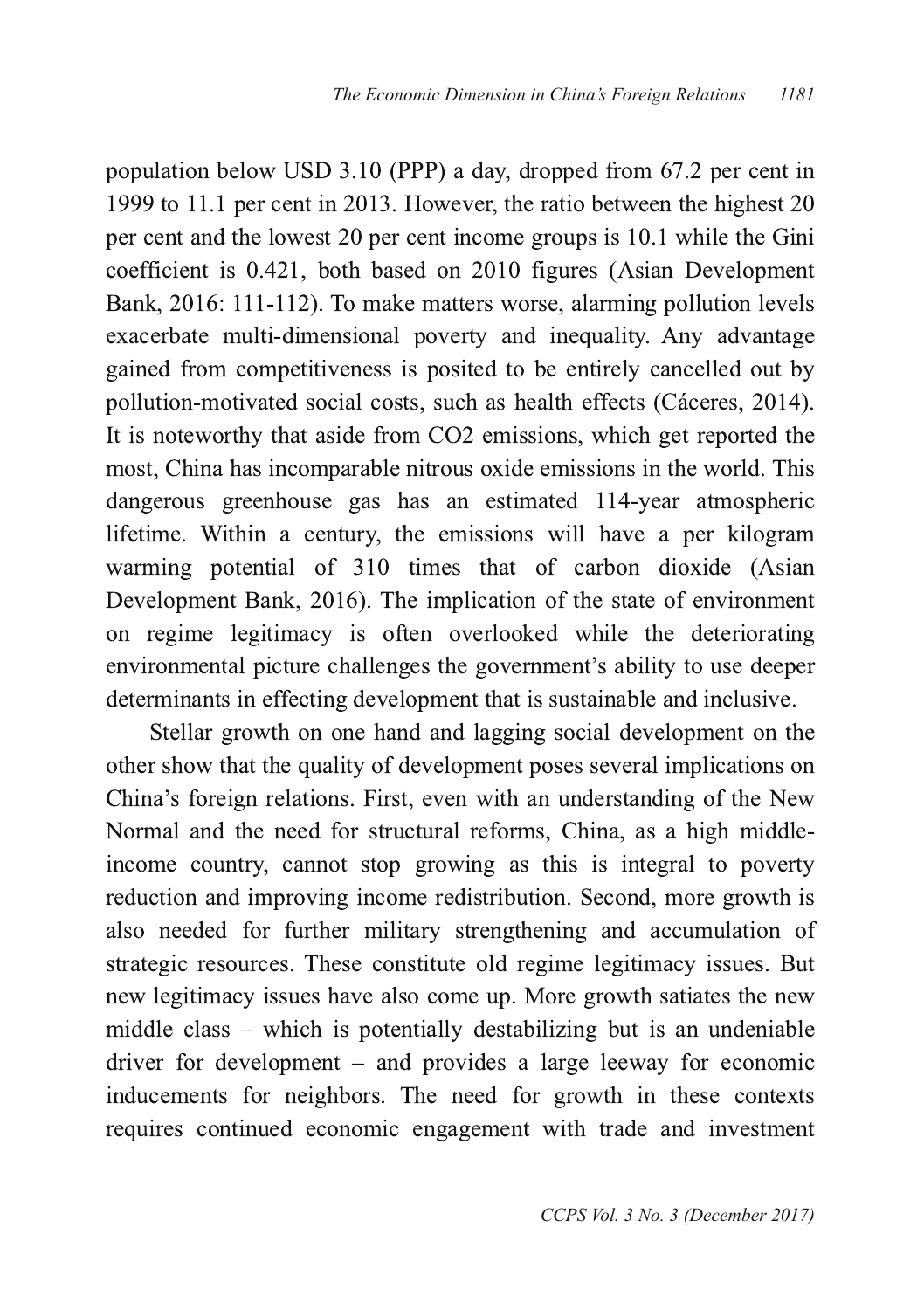partners (e.g. United States, ASEAN) and new economic diplomacy  $initiatives$  such as the OBOR.

The drive for resources is another area where China's need for more development is felt. China's industrial growth has resulted in the drive for strategic resources, affecting foreign economies from which these are extracted (Economy and Levi, 2014). For China, it is costlier for legitimacy to alter the domestic economic mode by reducing demand for bis overseas strategic resources than to exercise grand initiatives in foreign relations to acquire these resources (Lai, 2010). The need for oil has led to China's pursuit of diversified supply markets, which has spawned alliance-building with oil-rich countries, and the strengthening of China's naval capabilities and presence in passageways and major sealanes (Cohen and Kirshner, 2012; Economy, 2010; Cáceres, 2014). Intense resource hunger is reflected in various efforts such as the use of Chinese aid and investment in exchange deals to ensure easy access to resources (RL, 2015) and to open a channel for absorbing China's excess labor supply.

China's outlook for energy use is not only concerned with exploiting and developing various energy resources (i.e. renewable, nuclear) to meet domestic demand but also addressing security concerns (Luo, 2014; Cáceres, 2014). China's energy use has been unprecedented and since the first few years of the 1990s, there was an observed improvement in energy policy creation and implementation in the oil sector as well as the management of national oil companies. China's mechanisms in managing energy resource exploitation have been considerably improving, evolving, and consolidating (Taylor, 2014; Feng, Hu, Hall and Wang, 2013). Indeed, innovation needs to play a greater role in cultivating the development of local technology. For instance, having the largest shale gas reserves can be revolutionary for China's energy security needs and can also help alleviate emissions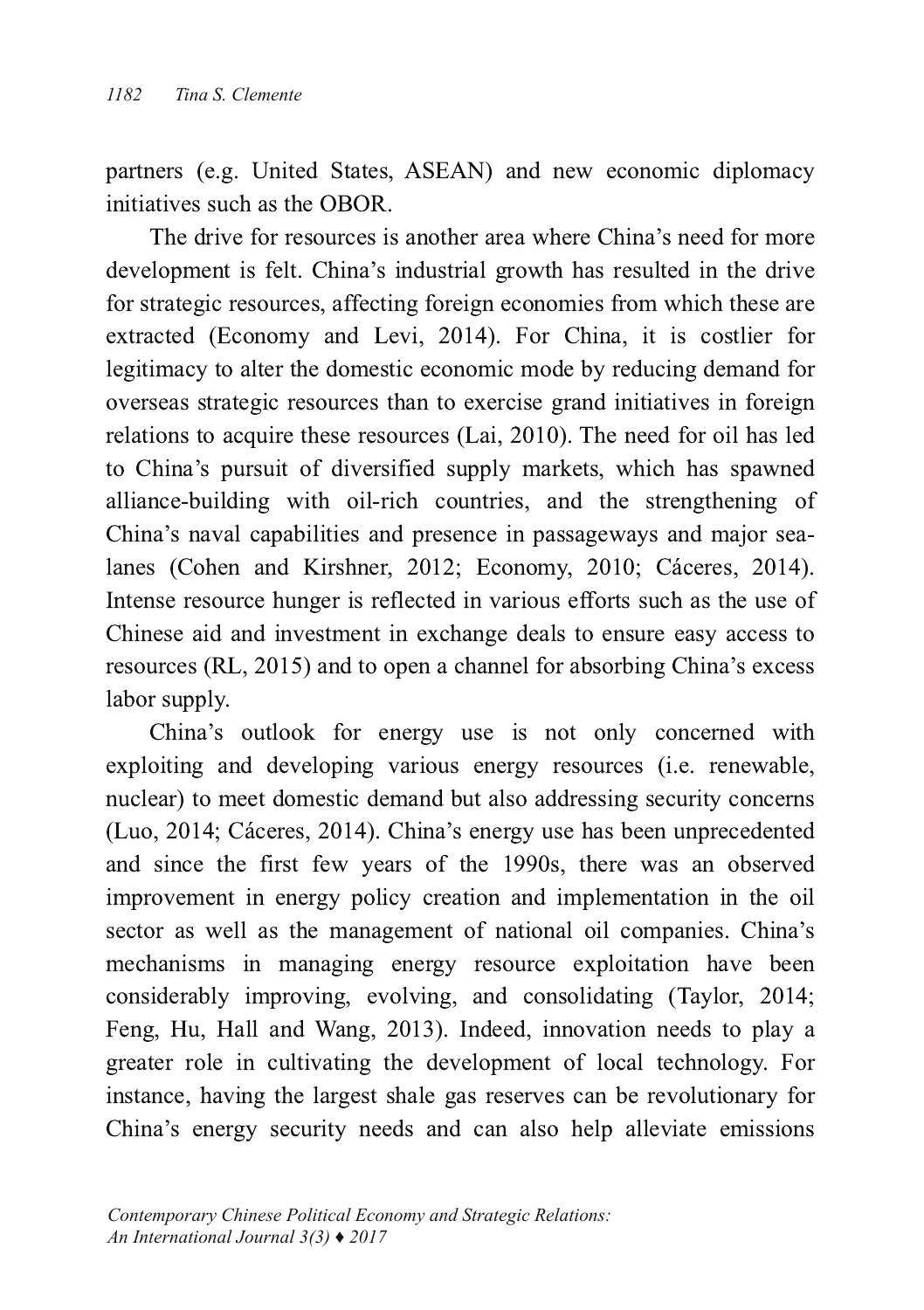concerns. From the incipient stage of exploration where state-owned enterprises were testing the potential of exploitation (Yang and Cao, 2014), China has already become the third-largest producer of shale gas  $\sin 2017$ .

Critical resources also include marine resources, minerals, and industrial raw materials. The Chinese government is also pressured to not just extract and exploit but to also build sustainable industries. In the case of the marine industry, capitalizing on resources should lead to employment generation, which in turn is sought to increase domestic demand and ultimately contribute to social development. On this note, China crafted a long-term plan for marine science and technology development from  $2010$  to  $2050$  (Xiang,  $2010$ ). The strategic plan in itself is a staggering work that encourages a strong orientation towards the development of the maritime economy. Continued capacity building in scientific/technical expertise is necessary in advancing resource exploration and exploitation for commercial production. As a particular example, subset chemical oceanography, as an expertise, is important in analyzing the presence of chemicals in the water and how they relate to biological and ecological processes. This will then have an impact in upwelling and sardines production  $(GJ, 2015)$ .

## **4. Insights for China Studies in the Philippines**

This section applies the preceding analysis in aid of examining how the field of China Studies in the Philippines can be cultivated through further studies and research agenda.

# *4.1. The Meshing of Economic Strategy and Foreign Relations*

Further studies can interrogate the current extent that the development program drives China's foreign relations given the evolving *innenpolitik*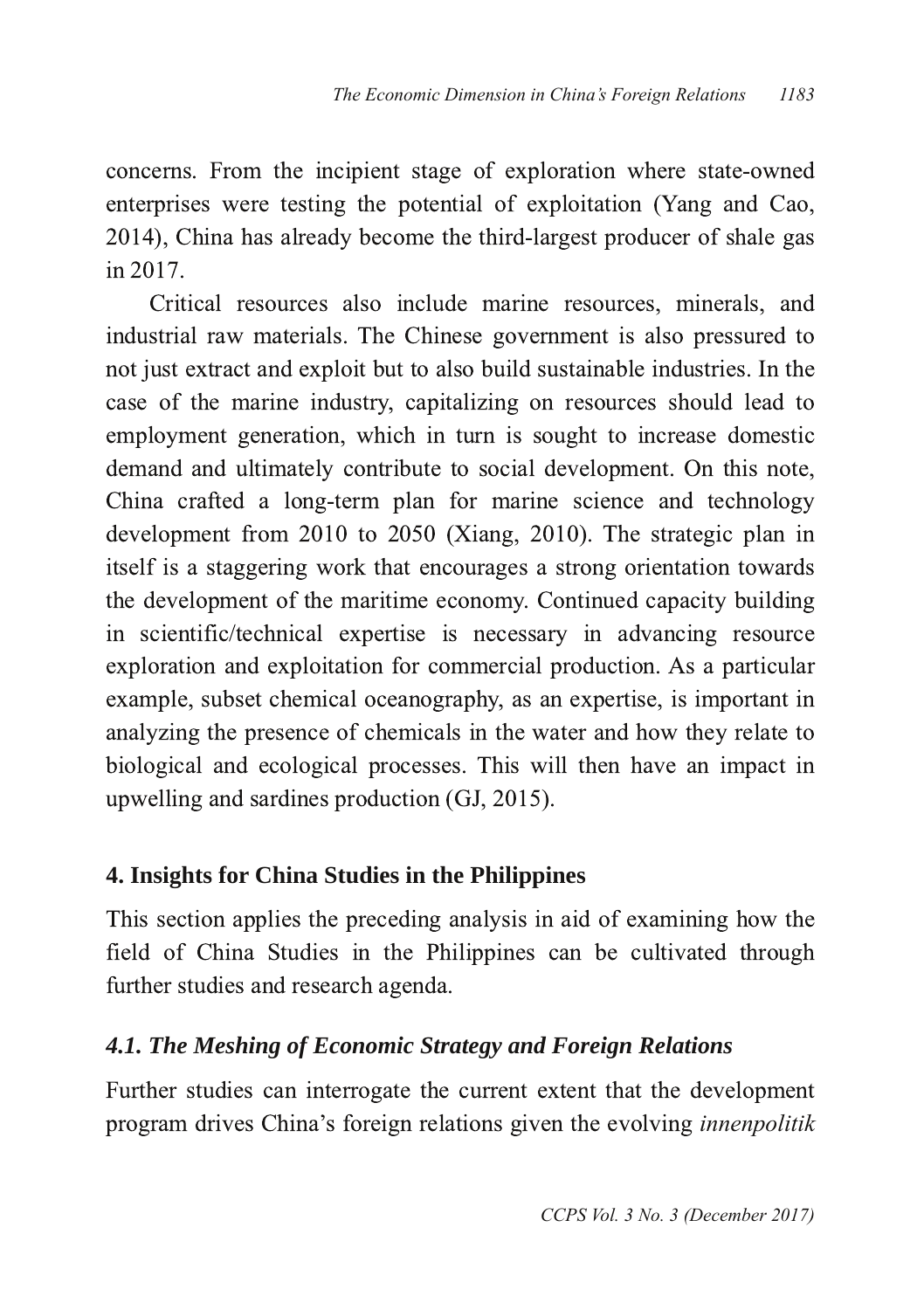while not discounting the importance of looking at how foreign policy has affected China's development and state power. This considers that China's regime legitimacy draws from a greater dynamic among political, security, and economic actors (e.g. private enterprises, SOEs) four decades since the onset of reforms (Lai, 2010; Lai and Kang, 2012; Heilmann and Schmidt, 2014; Lanteigne, 2013). The deeper appreciation of existing domestic sensitivities should inform the Philippines' multilayer messaging, a misreading of which forgoes opportunities among progressives and emboldens the hardliners. In addition, understanding internal nuances provides a better consideration of China's geoeconomic propensities (Leonard and Franke, 2016; Yung and McNutty, 2016). An example of an area of inquiry that relates to such propensities is the leeway that China has in restricting its imports from the Philippines during tensions, given the existing bounds of international agreements on trade, sectoral interests in the economy, and the structure of domestic trade in China. Furthermore, to bring greater perspective in analyzing the salience of the Philippine economy to China, it is important to apply meticulous attention in understanding how the Philippines fits in the locus of China's economic engagement with the rest of the world, in terms of trade, investment, and aid. Often times, more Chinese imports and investments in the Philippines are reported without contextualizing the magnitude relative to China's economic relations with other countries and regions. In addition, having in-depth studies on the correspondence of critical economic sectors in China and the Philippines, in terms of firm-level and spatial analysis for instance, can help evaluate the importance of Philippine sectors despite what statistics show as the Philippines' miniscule share in China's foreign economic relations. The fixation on the economic asymmetry that favors China, coupled with the perception that the Philippines has lagged in maximizing economic cooperation, tends to diminish attention on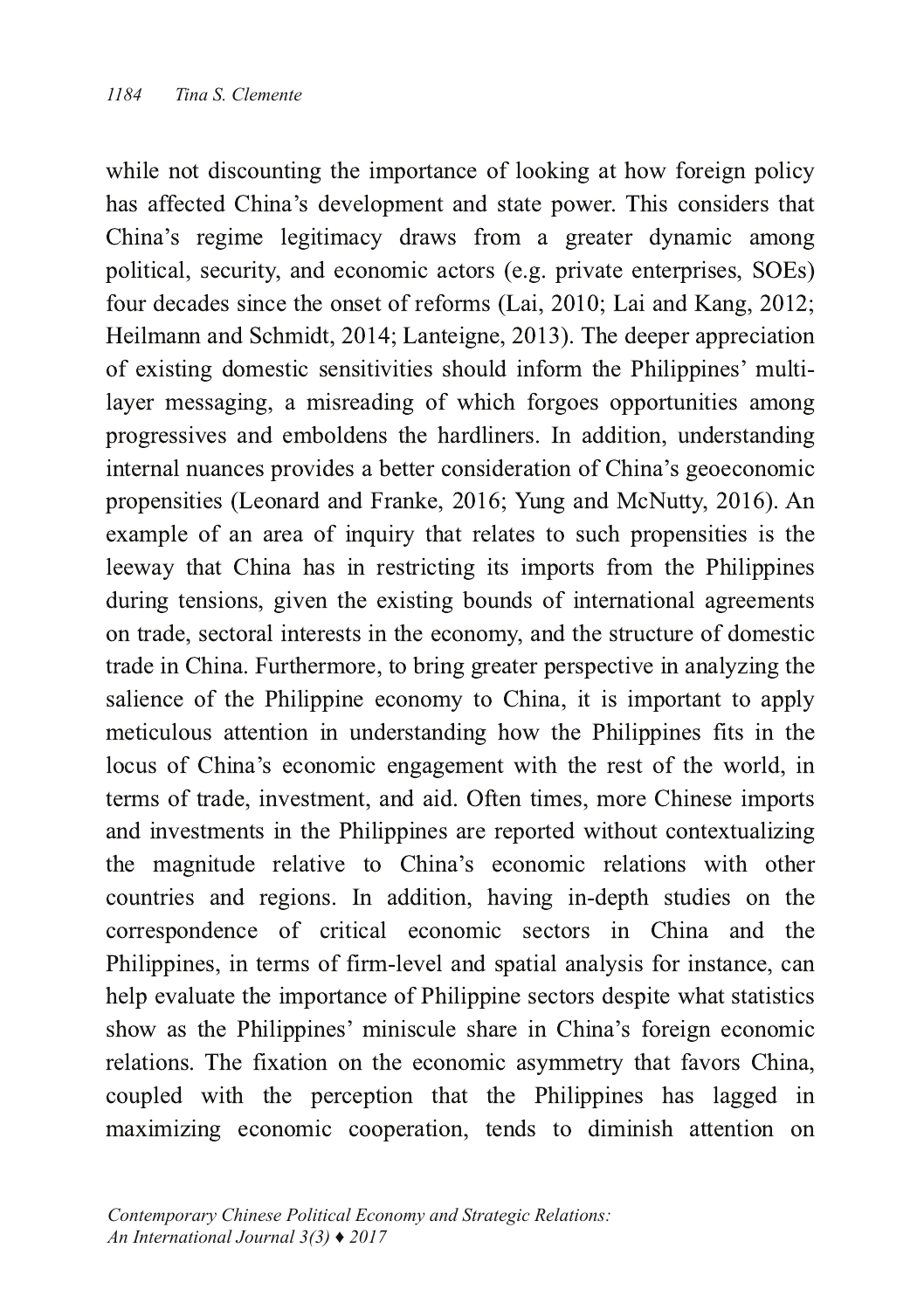exploring how the Philippines should alleviate its vulnerabilities in the context of overall strategic development and geoeconomic relations with China and beyond.

Regarding China's grand initiatives, the exclusion of the Philippines from the Maritime Silk Road (MSR) in initial reports was much publicized. China Studies in the Philippines must be able to fully consider that while the MSR emphasizes infrastructure development, it entails strong trade implications and expands China-initiated cooperative mechanisms (Li, 2015). For some, the MSR's fundamental objective is to facilitate free trade by complementing other efforts such as reducing trade barriers, improving trade facilitation, and connectivity through transport infrastructure efficiency (Tan and Zhou, 2015). The MSR is an important research area but accessing information has been difficult. Usually, commentaries would point out the infrastructure development needs of the Philippines juxtaposed with the potential financing from China. However, since more specific information is not available, a thorough analysis on what the Philippines can gain from cooperation remains unexplored. One area of study that can be considered is the comparative port development across ASEAN countries and the role that China has played in it and how, moving forward, MSR can advance it. Such an inquiry brings to light the readiness quotient that is required to realize the potential for economic cooperation. In particular, it is important to understand what Philippine participation in the MSR would entail, in terms of domestic institutional reforms, to generate desired economic results for the Philippines. Such institutional issues constitute a perennial sticking point in constraining the ability of the Philippines to make use of the potential from economic cooperation. It must be noted that the Philippines, compared to its neighbors, has not been able to maximize its participation in the ASEAN Economic Community due to inadequate reforms on the home front.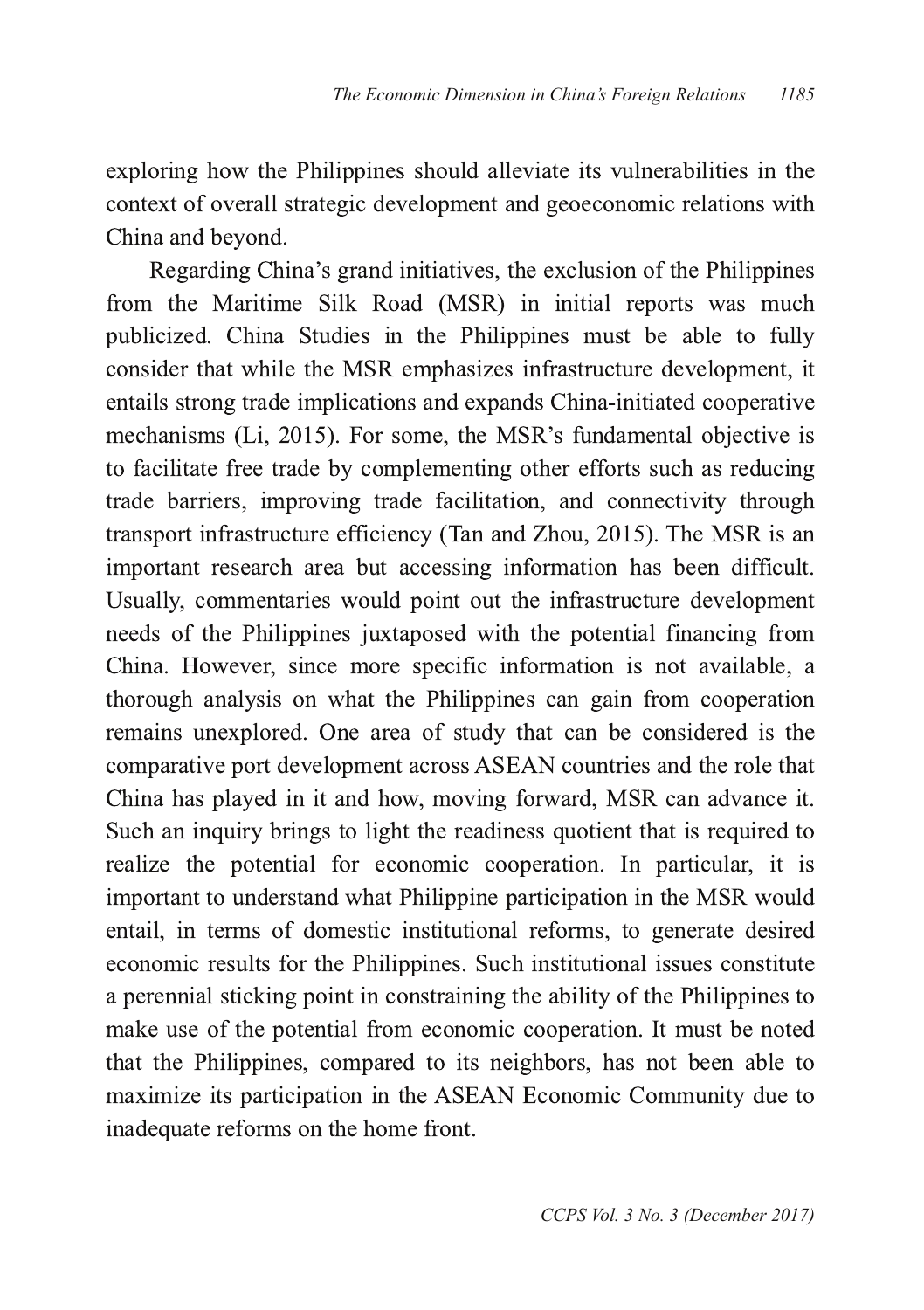#### *4.2. China's Further Development and Resource Demand*

Given inclusive development pressures, further studies can consider indepth case investigations on the impact of trade and investment from the Philippines on certain provinces in China. Regarding resource hunger, it is also important to study the changing structure of China's demand for resources (e.g. minerals, marine resources, energy), considering China's economic restructuring. Before the rave over new energy resources, China's active efforts in forging strategic relations with different regions noticeably exhibited the burgeoning desire for energy security. Where petroleum is concerned. China continues to stockpile strategic petroleum reserves (SPR) and maintains major oil refineries as well as teapot refineries – smaller ones that are not regulated (NB, 2015). A question that often comes up is if China's assertiveness in the West Philippine Sea is due to energy resources. While certainty is elusive owing to the absence of scientific verification, there is certainly strong interest from the international community regarding estimates. Energy stakeholders are monitoring the movements in the area and the factors to consider in exploiting speculated resources in the West Philippine Sea will ultimately be contingent on cost-effectiveness considering the availability of and access to other energy resources, infrastructure, technological capability, geological concerns, and international politics. Depressed oil prices coupled with the challenges in energy resource exploitation in the disputed area has impeded development the past. In May 2017, it was reported that China made great progress in extracting methane hydrates (BBC News, 2017) in the West Philippine Sea. While commercial potential is not forthcoming in the immediate horizon, the potential is again projected to be substantial. With this context and the warming of Philippines-China ties, does the joint development plan of the disputed area now face better possibilities in proceeding?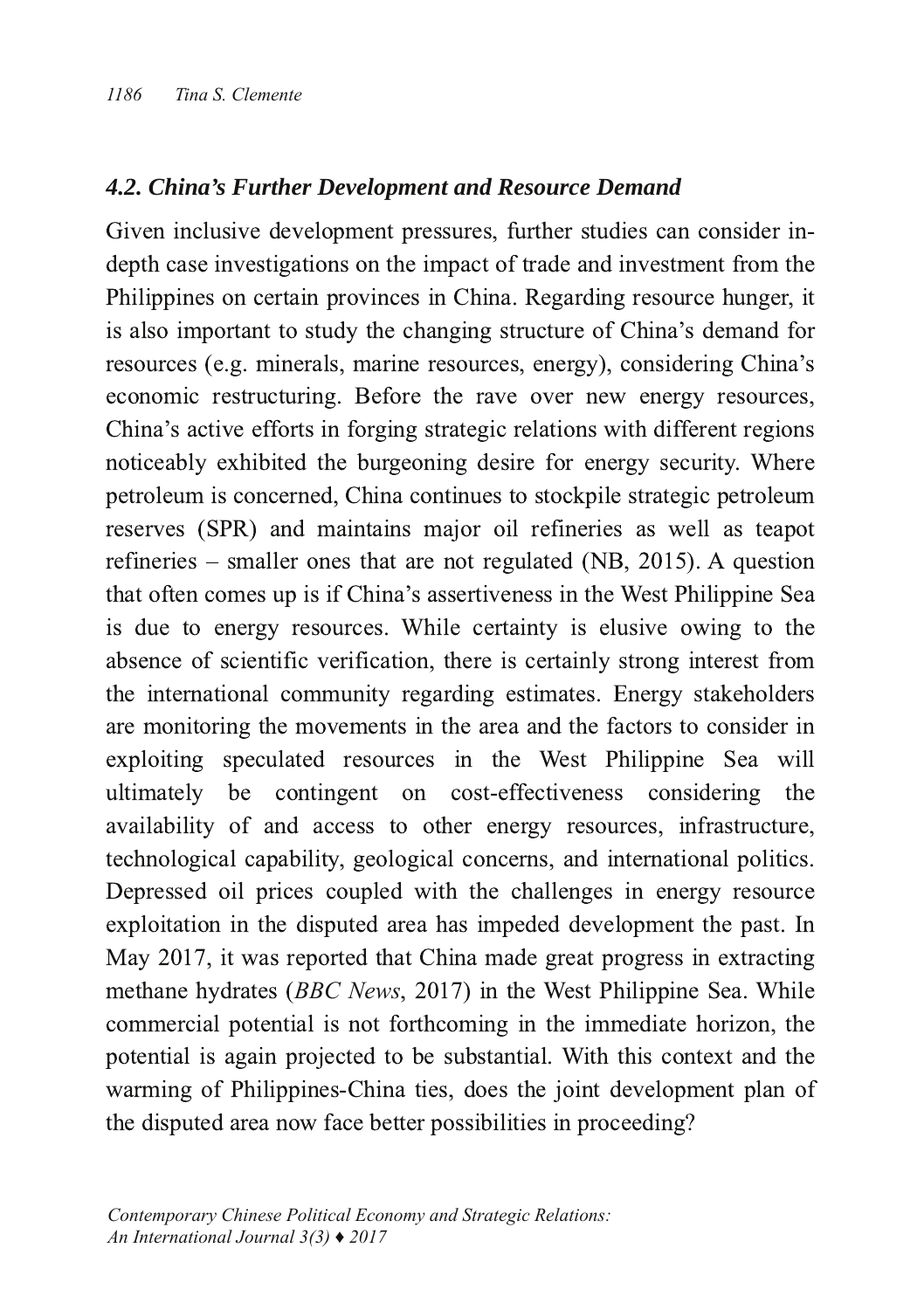## *4.3. Intellectual Championship*

This essay utilizes the phrase "intellectual championship" to refer to the advocacy of perspectives or thinking. Part of the gradualism in managing reforms was the recognition that the implementation of policies needed to have coinciding changes in perspectives. Deng Xiaoping's leadership had to nest the economic paradigm shift in the development narrative and communicate that pragmatism does not contradict Maoist ideals and any adopted Western know-how is only an instrument not a worldview. The instrumentality of education was also crucial. Economics courses provided intellectual accommodation of Deng's reforms (Suharchuk, 1984). In these cases, practice and perspectives contributed to a broad buy-in from the public as well as the political elite. These notwithstanding, managing reforms in different sectors was challenging as they always involved political economy. For instance, efforts to improve the competitiveness of industries, such as those that were capital-intensive (Heilmann and Schmidt, 2014), were frought with contentions. While this convergence between policy practice and perspectives is nearly a truism that need not be belabored, many developing countries, such as the Philippines, experience disconnects that result in strong critiques against the government's adoption of policies without proper stakeholder consultation. Beyond public diplomacy in the domestic scene, China is an interesting study, regarding its use of intellectual championship or information operations  $(CP, 2015)$ , aimed at shaping the narrative for key publics and influencers in prominent foreign policy institutes in the world as well as those in international governance institutions. Intellectual advocates come from government, think tanks, or academe.

Drawing from the previous insights, further studies can consider fundamental research on the impact of the China-related economic ideas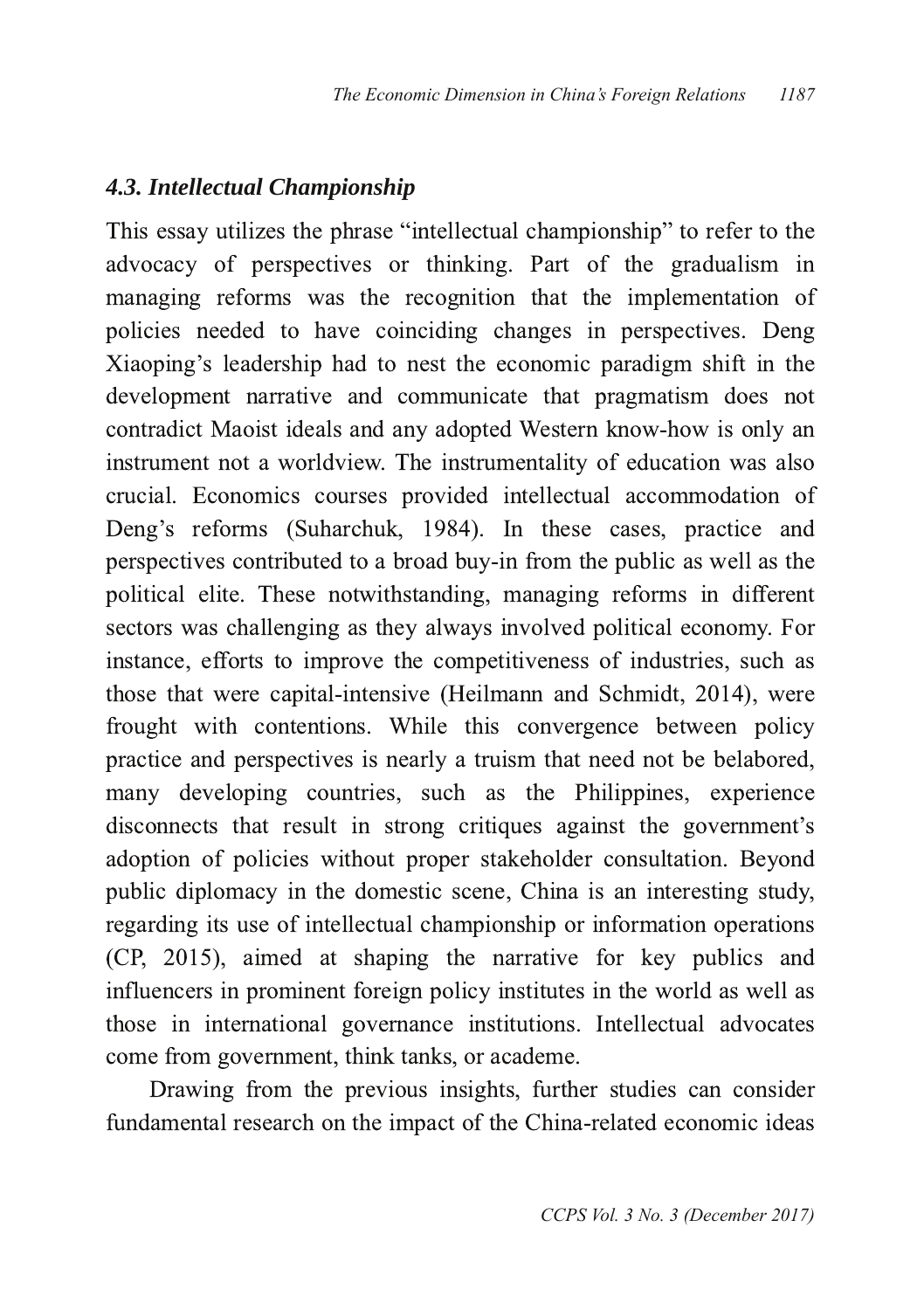of Filipino public intellectuals according to the type of audience reached in the Philippines and abroad, and the nature of information dissemination across networks (e.g. local and international dialogues, institutes abroad, conferences). Previous work on a macro institutional mapping of China Studies in the Philippines has elucidated structural nuances of knowledge production while ongoing efforts to analyze the community of practice have brought to light the evolution of the knowledge of China watchers. These initiatives leave a large room for more work, particularly on investigating the discourse and intellectual history through published work. Certainly, such a study will contribute substantially to a critical survey of China Studies in the Philippines.

### **5. Closing Remarks**

This essay interrogated the economic dimension of China's foreign relations to give greater insight into how China Studies in the Philippines can better reflect on China's development experience and the economic engagement between the Philippines and China. These interrogations are in aid of cultivating the field of China Studies in the Philippines, considering that the contribution of economics or development studies lags behind that of other fields. Disciplinal orientation has much to do with the lack of economic studies on China from an area studies or interdisciplinary approach. Hence, more deliberate initiatives are needed to alleviate this dearth in scholarly production. Such initiatives can consider the involvement of the business sector in providing financial support for knowledge producers (e.g. academic fellowships, program funding). Another initiative can be in the form of institutional cooperative arrangements between universities and education or research-oriented units of government. Finally, better data access arrangements should be forged with key government units that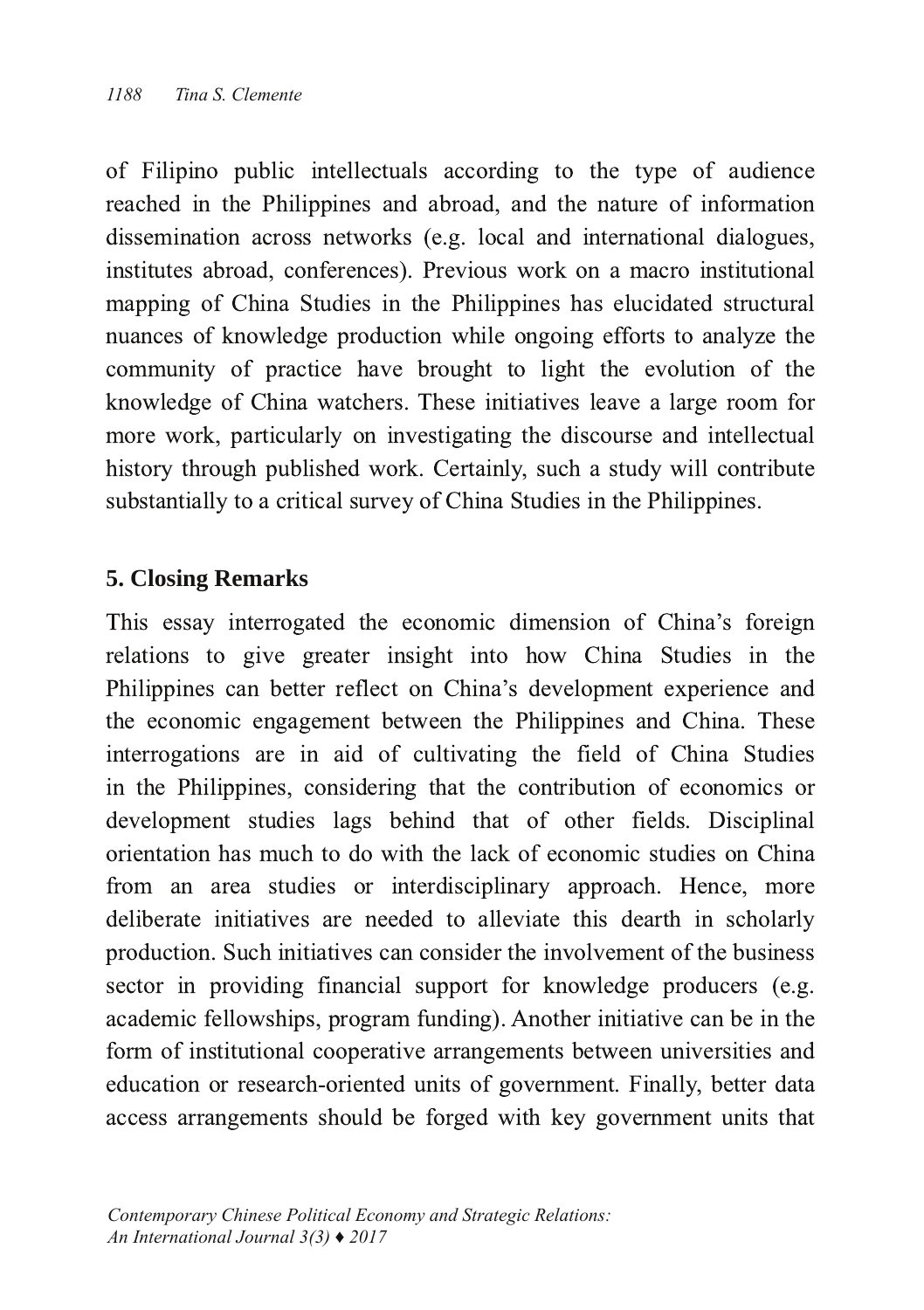have gathering and repository of particular data within their purview. While it is understandable that no government agency aggregates particular data on China as a standard procedure, access to researchers would be vital in providing better analysis on bilateral economic engagement in China especially in specific and critical sectors in the Philippines that China is interested in.

#### **Notes**

- <sup>+</sup> The author would like to acknowledge that this paper was made possible through the China/Strategic Studies Program 2015, which was under the purview of the University of the Philippines Center for Integrative and Development Studies, Office of the Vice-President for Academic Affairs.
- <sup>\*</sup> Dr Tina S. Clemente is Associate Professor at the Asian Center, University of the Philippines Diliman. She specializes in China studies and Philippine development studies. Her research interests include various aspects of China's economic development, the intellectual history of China Studies in the Philippines, economics-security nexus in Philippines-China relations, the Chinese in the Philippines, and Philippine development. Dr Clemente has held associate, senior and issue editorships in international journals. She is the current president of the Philippine Association for Chinese Studies (PACS) and continues to be a subject matter expert serving Philippine and international publics. A list of her selected publications can be found on her faculty webpage:  $\langle \frac{h}{v} \rangle$  /*ac.upd.edu.ph/index.php/tina-sclemente-ph-d-menu>.* <*Email: tsclemente@up.edu.ph>*
- 1. The Five Principles of Co-Existence have been China's foreign policy bedrock since they were first laid down by Zhou Enlai in relation to China's talks with India about Tibet. The agreement was signed in 1954. The Principles are (1) mutual respect for each other's territorial integrity and sovereignty; (2) mutual non-aggression; (3) mutual non-interference in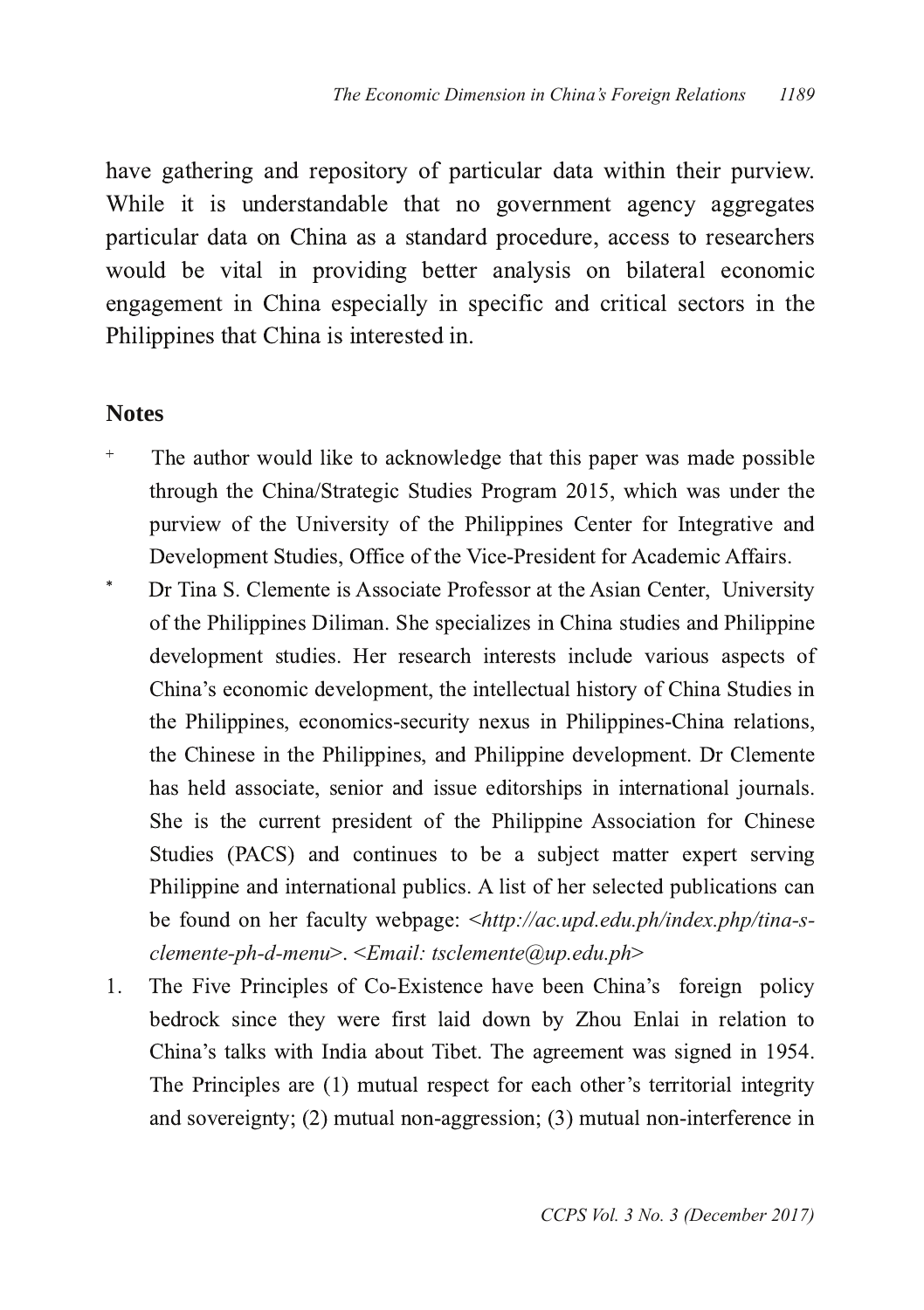each other's internal affairs;  $(4)$  equality and mutual benefit, and  $(5)$ peaceful co-existence (United Nations, 1958: 70).

- 2. For instance, the presence of foreign banks in China including Japanese banks and the Asian Development Bank  $-$  gave access to much needed loans especially that the World Bank reacted to the Tiananmen incident in 1989. The opening of new banks encouraged other banks to open as well (Huan, 1992).
- 6BCL B9 6.6 A copy of the decision can be found here:  $\langle \text{https://pca-cpa.org/wp-content/}}$ *uploads/sites/175/2016/07/PH-CN-20160712-Award.pdf>.*

#### **References**

- Asian Development Bank (2010). Key indicators for Asia and the Pacific (Vol. 41). Mandaluyong City, Philippines: Asian Development Bank.
- Asian Development Bank (2016). Key indicators for Asia and the Pacific (Vol. 46). Mandaluyong City, Philippines: Asian Development Bank.
- BBC News (2017, May 19). China claims breakthrough in mining 'flammable ice'. Retrieved from <http://www.bbc.com/news/world-asia-china-399716 *67*
- N68E8F + - *China's strategic interests in the South China Sea: Power and resources.* Abindon, Oxon, United Kingdom: Routledge.
- Carpenter, K.E. and V.G. Springer (2005). The center of the center of marine shore fish biodiversity: The Philippine Islands. *Environmental Biology of Fishes*, Vol. 72, Issue 4, 467-480. .
- Clemente, T.S. (2017). China Studies in the Philippines: Evolution and challenges. In C.-Y. Shih, P. He and L. Tang (eds), From Sinology to post-*Chineseness: Intellectual histories of China, Chinese people, and Chinese civilization*. Beijing: China Social Sciences Press.
- Cohen, D.F. and J. Kirshner (2012). The cult of energy insecurity and great power rivalry across the Pacific. In: A.G. Mansfield (ed.), The nexus of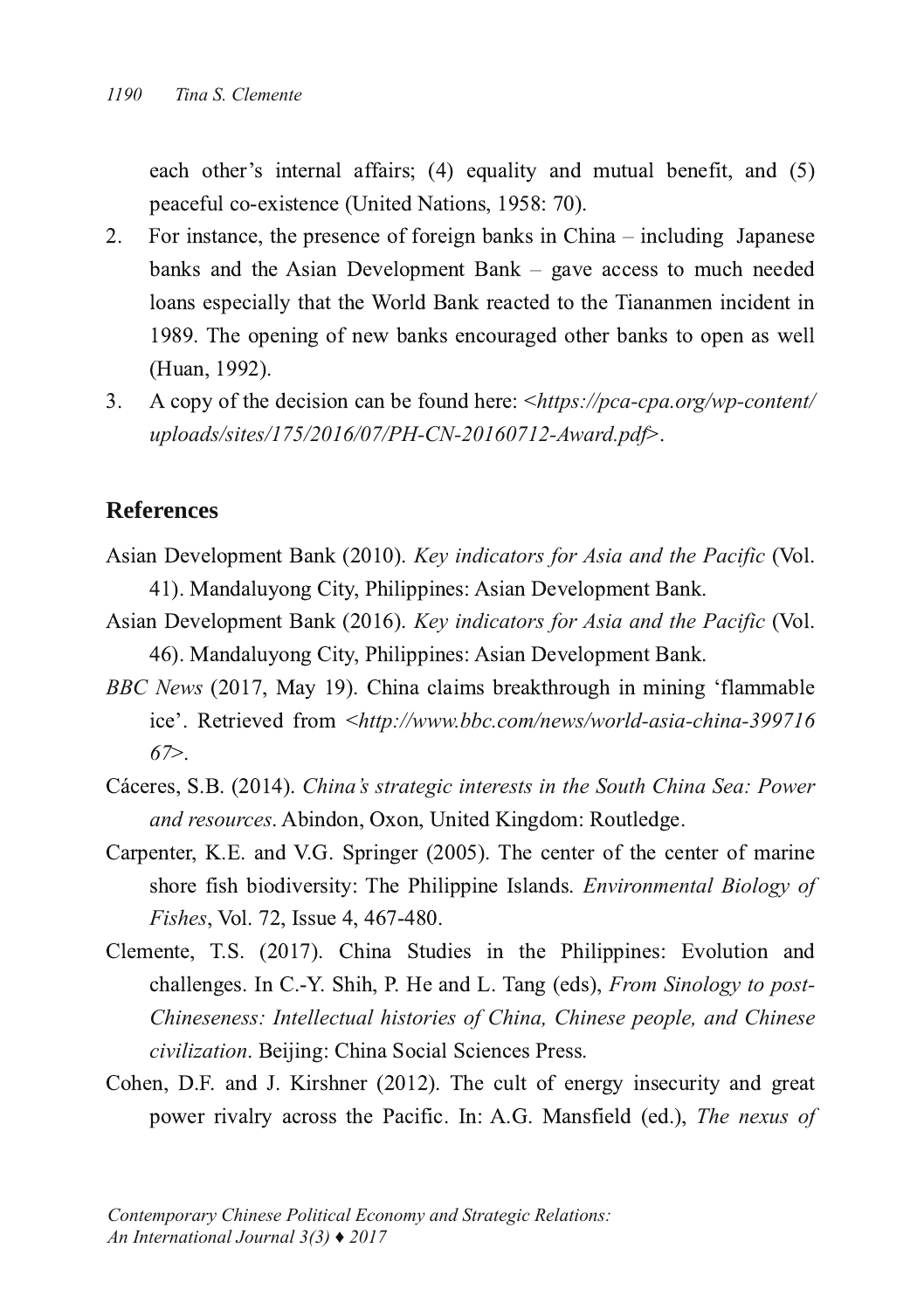*economics, security, and international relations in East Asia. Stanford,* California: Stanford University Press, pp. 144-176.

- $CP$  (2015, November 26). Key Informant Interview with security analyst. (T.S. Clemente, Interviewer)
- CS (2015, December 9). Key Informant Interview with foreign relations expert. (T.S. Clemente, Interviewer)
- Economy, E.C. (2010). The game changer: Coping With China's foreign policy revolution. Foreign *Affairs*, Vol. 89, No. 6, pp. 142-152.
- Economy, E.C. and M. Levi (2014). *By all means necessary: How China's resource quest is changing the world.* New York City: Oxford University Press.
- Feng, L., Y. Hu, C.A. Hall and J. Wang (2013). The Chinese oil industry: *History and future*. New York City, New York, United States of America: Springer Science and Business Media.
- Florcruz, M. (2015, February 25). China unveils Xi Jinping's 'Four Comprehensives' governance plan; What it means for China's future. *International Business Times, 25th February 2015. Retrieved from <http://* www.ibtimes.com/china-unveils-xi-jinpings-four-comprehensives-governan *ce-plan-what-it-means-chinas-1828506>.*
- Flores-Macías, G.A. and S.E. Kreps (2013). The foreign policy consequences of trade: China's commercial relations with Africa and Latin America. 1992-2006. *The Journal of Politics*, Vol. 75, No. 2, 357–371.
- Gilboy, G.J. (2011). The myth behind China's miracle. In: Y. Zhou (ed.), *Seeking changes: The economic development in contemporary China* Beijing: Central Compilation & Translation Press.
- GJ (2015, December 1). Key Informant Interview with marine scientist. (T.S. Clemente, Interviewer)
- Glaser, B.S. (2012). Chinese foreign policy research institutes and the practice of influence. In G. Rozman (ed.), *China's foreign policy: Who makes it, and how is it made?* New York City, New York, United States of America: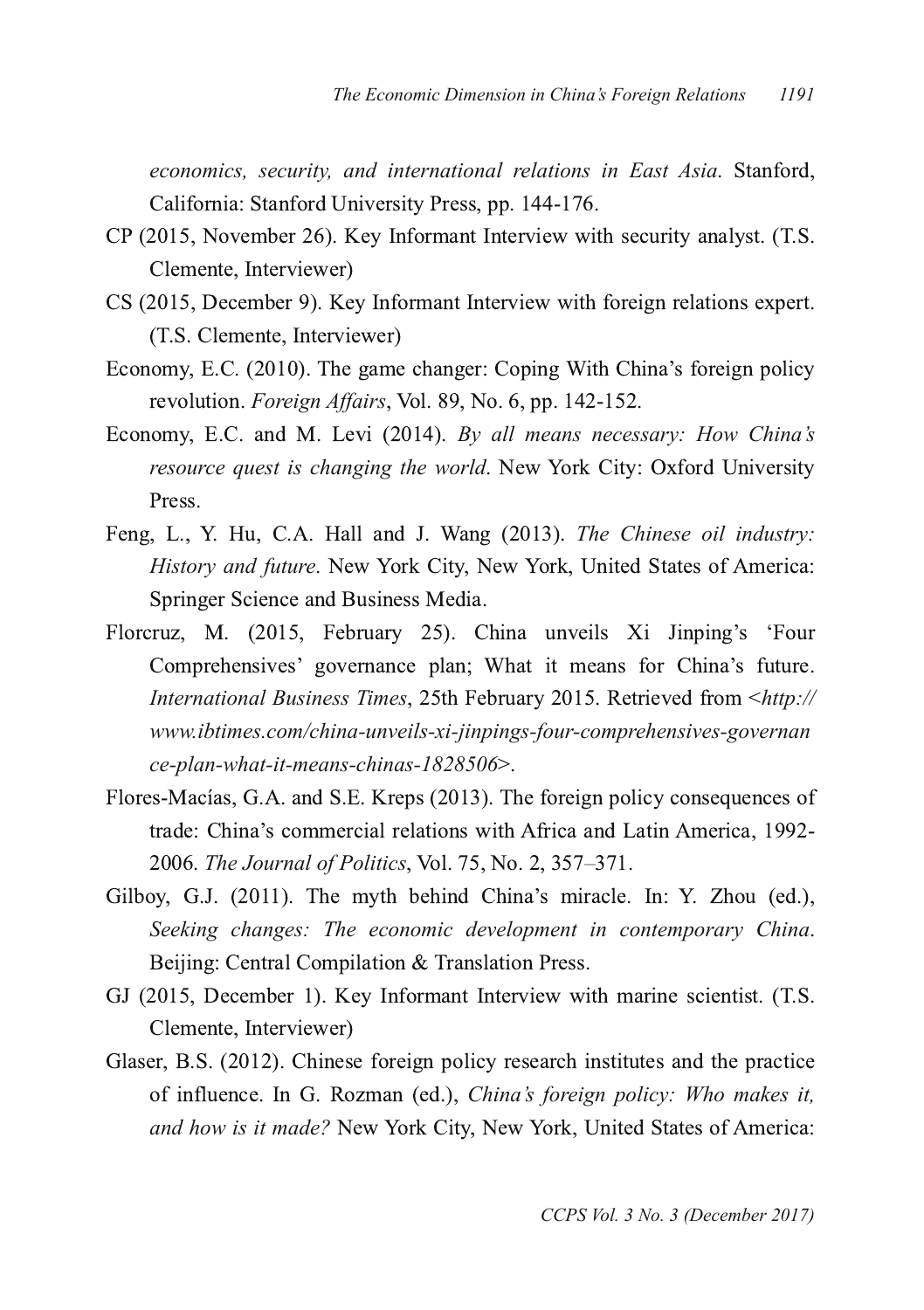Palgrave Macmillan US, pp. 64-87.

- Godemont, F. (2012). How do monetary and financial issues interact with China's foreign policy making? In: G. Rozman (ed.), China's foreign *policy: Who makes it, and how is it made?* New York City: Palgrave Macmillan US, pp. 160-175.
- Harris, S. (2014). *China's foreign policy*. Cambridge, United Kingdom: Polity Press.
- Heilmann, S. (2010). Economic governance: Authoritarian upgrading and innovative potential. In: J. Fewsmith (ed.), *China today, China tomorrow: Domestic politics, economy, and society.* Blue Ridge Summit, PA: Rowman & Littlefield Publishers, Inc., pp. 109-126.
- Heilmann, S. and D.H. Schmidt (2014). *China's foreign political and economic relations*. Lanham, Maryland, United States of America: Rowman & Littlefield.
- Hou, X. (2014). Dissecting China's rise: Controversies over the China model. *China Perspectives*, No. 2, pp.  $61-67$ .
- HP (2016, October 11). Key Informant Interview with trade politics expert. (T.S. Clemente, Interviewer)
- Huan, G. (1992). China's foreign economic relations. Annals of the American *Academy of Political and Social Science*, Vol. 519, Issue 1, pp. 176-190.
- Huang, Y. (2011). Rethinking the Beijing consensus. Asia Policy 11, pp. 1-26.
- Hung, H.-H. (2015). The China boom: Why China will not rule the world. New York City, New York, United States of America: Columbia University Press<sub>-</sub>
- Jiang, Wenran (2010). Chinese industry and foreign economic policy: Lessons for Canada. China Papers No. 14 (July 2010). Toronto: Canadian International Council / Conseil international du Canada (CIC).
- JY (2015, December). Key Informant Interview with economist. (T.S. Clemente, Interviewer)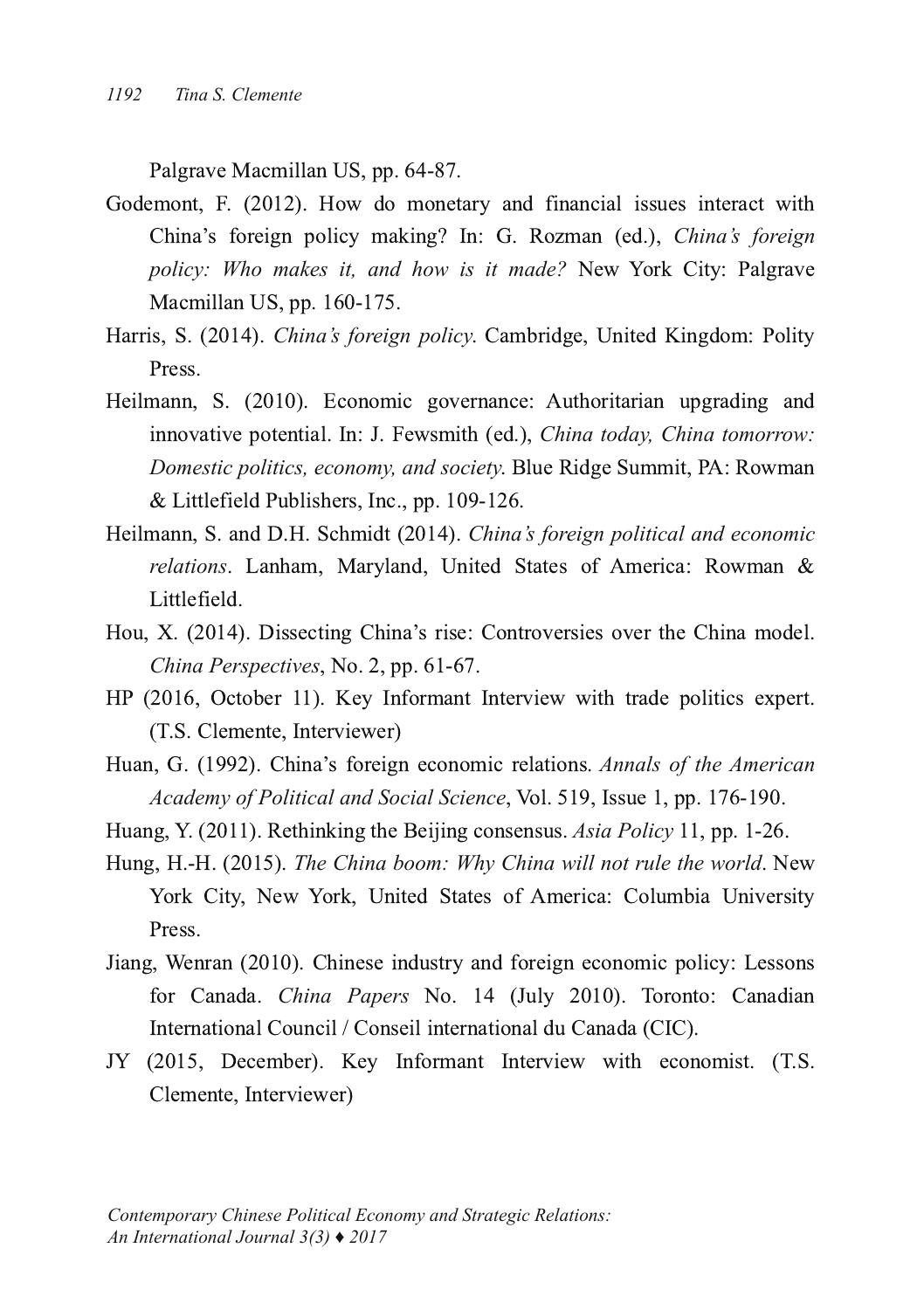- Kreisberg, P.H. (1989). Economic reform, China's foreign policy, and Asian stability. Harvard International Review, Vol. 11, No. 2, pp. 24-77.
- Lai, H. and Su-Jeong Kang (2012). Economic development and China's foreign policy. In: E. Kavalski (ed.), *The Ashgate research companion to Chinese foreign policy*. Farnham, England: Ashgate Publishing Limited, pp. 113- $12.1.$
- Lai, H. (2010). The domestic sources of China's foreign policy: Regimes, *leadership, priorities, and process. New York City, New York, United* States of America: Routledge.
- Lanteigne, M. (2013). Chinese foreign policy: An introduction. 2nd edition. New York City, New York, United States of America: Routledge.
- Leonard, M. and U.E. Franke (January 2016). A global survey of economic 6B8E6<BA !A *The age of economic coercion: How geopolitics is disrupting supply chains, financial systems, energy markets, trade and the Internet* (White Paper, Global Agenda Council on Geo-economics, World Economic Forum). January. Geneva: World Economic Forum.
- Li, X. (2015). On diversified cooperation mechanisms of the Maritime Silk Road. World *Economics and Politics*, Vol. 37, No. 11, November.
- Li, S. and C. Luo (2010). Re-estimating the income gap between urban and rural households in China. In: M. Whyte (ed.), *One country, two societies: Rural-urban inequality in contemporary China. Cambridge, MA, United* States of America, pp. 105-121.
- Lu Shulin (1999). Five decades of New China's foreign policy. Pakistan *Horizon*, Vol. 52, No. 4, pp. 7-14.
- Luo, D. et al. (2014). Energy security in China: An analysis of various energy sources. In: S.Y. Herrerias (ed.), *Energy security and sustainable economic* growth in China. Basingstoke, Hampshire: Palgrave Macmillan, pp. 103-131
- MB (2016, October 9). Key Informant Interview with foreign relations expert. (T.S. Clemente, Interviewer)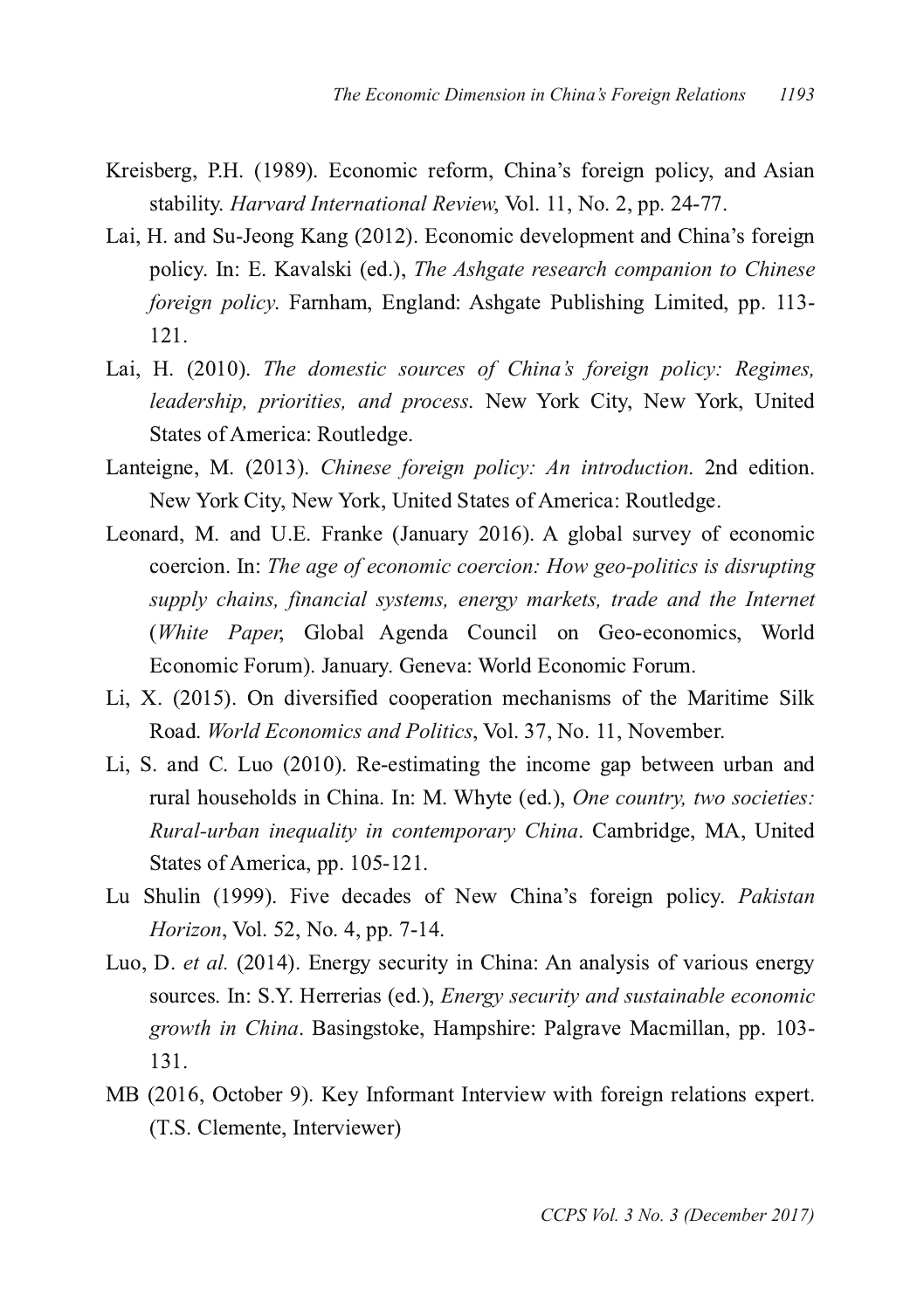- Miller, T. (2015). The Chinese Dream (III): Should we fear it? *China Economic Quarterly* (Gavekal Dragonomics), 19 (3-4), pp. 20-26.
- NB (2015, November 28). Key Informant Interview with Philippine-based oil trader. (T.S. Clemente, Interviewer)
- Pettis, M. (2013). Avoiding the fall: China's economic restructuring. Washington, D.C.: Carnegie Endowment for International Peace.
- Riskin., C. (2010). Inequality: Overcoming the great divide. In: J. Fewsmith -87 *China today, China tomorrow: Domestic politics, economy, and society*. Blue Ridge Summit, PA: Rowman & Littlefield Publishers, Inc., pp. 91-108.
- RL (2015, December 1). Key Informant Interview with foreign relations expert. (T.S. Clemente, Interviewer)
- Rozman, G. (2012). Chinese national identity and foreign policy: Linkages between the two. In: G. Rozman (ed.), *China's foreign policy: Who makes it, and how is it made?* New York City: Palgrave Macmillan US, pp. 153-184.
- Shi, L., H. Sato and T. Sicular (2013). Rising inequality in China: Key issues and findings. In: Li Shi, Hiroshi Sato and Terry Sicular (eds), Rising *inequality in China: Challenges to a harmonious society. New York City:* Cambridge University Press.
- Shin Jung-seung (2012). Another take on prospects for the foreign policy of the Chinese fifth-generation leadership. In: G. Rozman (ed.), China's Foreign *Policy: Who makes it, and how is it made?* New York City: Palgrave Macmillan US, pp. 48-58.
- Suharchuk, G.D. (1984). Modernization in China and foreign policy. Asian *Survey*, Vol. 24, No. 11, pp. 1157-1162.
- Tan, Xiujie and M. Zhou (2015). Trade potential of the 21st Century Maritime Silk Road and its determinant: An empirical research based on stochastic frontier gravity model. *Journal of International Trade*, 2, pp. 3-12.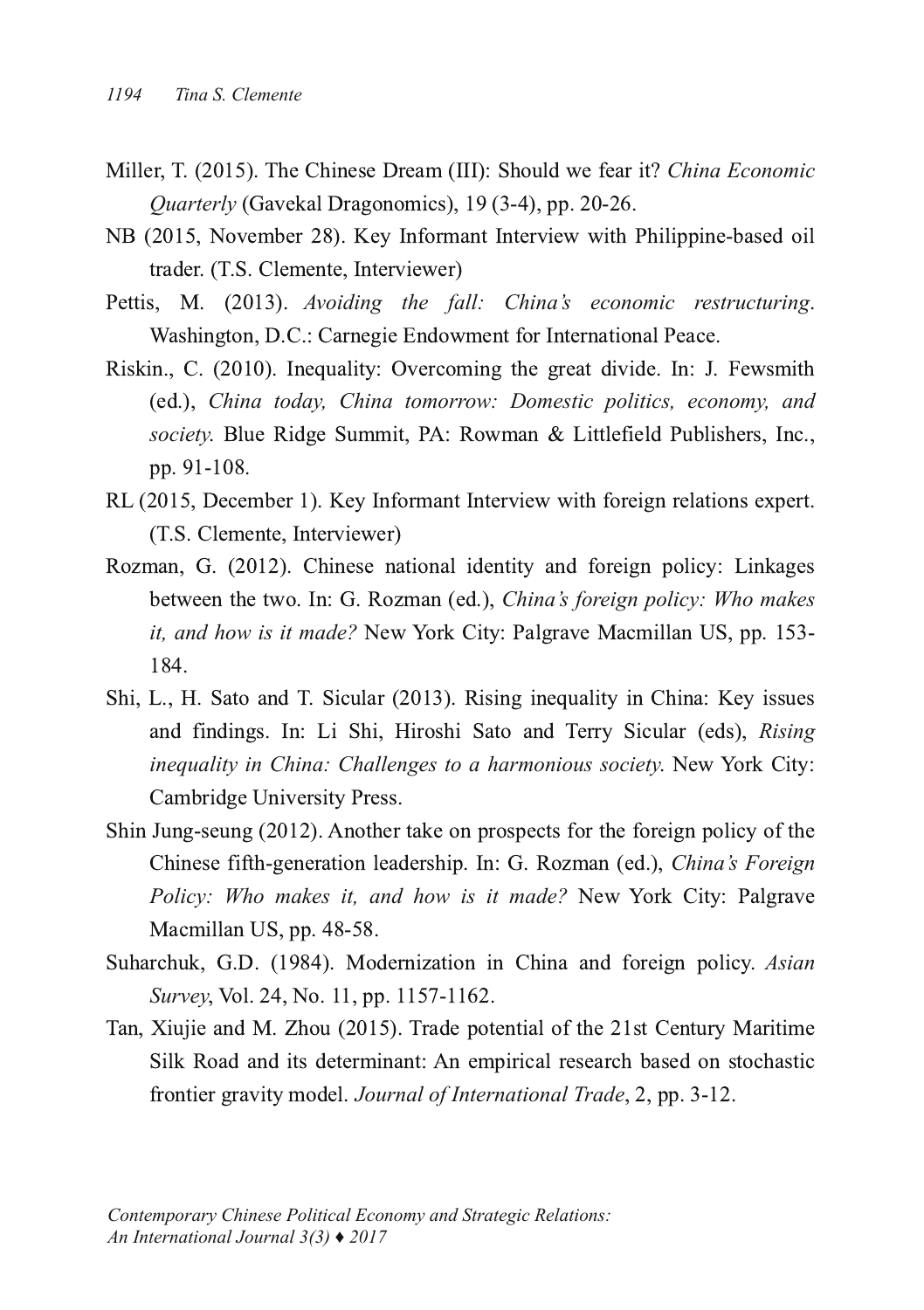- Taylor, M. (2014). The Chinese state, oil and energy security. New York City, New York, United States of America: Palgrave Macmillan.
- United Nations (1958). No. 4307. Agreement Between the Republic of India and the People's Republic of China on Trade and Intercourse Between Tibet Region of China and India. Signed at Peking, on 29 April 1954. *Treaty Series: Treaties and international agreements registered or filed and recorded with the Secretariat of the United Nations Volume 299, I. Nos. 4303-4325*. Retrieved from <*https://treaties.un.org/doc/publication/unts/vo lume%20299/v299.pdf*
- Wan, M. (2016). *The Asian Infrastructure Investment Bank: The construction of power* and the *struggle* for the East *Asian* international order. New York City, New York, United States of America: Palgrave Macmillan.
- Wang, H.-J. (2013). The rise of China and Chinese international relations *scholarship*. Lanham, Maryland: Lexington Books.
- Wang, Y. (2014). Chapter 1: Development of China's industries and industrial restructuring. In: Y. Zheng and S.Y. Tong (eds), China's evolving industrial *policies and economic restructuring. Abingdon, Oxon, United Kingdom:* Routledge, pp. 32-44.
- Wei, H. (2014). Chapter 13: The achievements and obstacles of China's western development. In: Y.Z. Tong (ed.), *China's evolving industrial policies and* economic restructuring. Arbingdon, Oxon: Routledge, pp. 260-274.
- 0<4A: " -87 - *Marine science & technology in China: A roadmap to* 2050. Beijing: Science Press Beijing, and Heidelberg, Dordrecht, London, New York: Springer.
- Yang, M. and S. Cao (2014). The shale gas revolution and industrial policy. In: Y. Zheng and S.Y. Tong (eds), China's evolving industrial policies and economic restructuring. Abingdon, Oxon: Routledge, pp. 210-224.
- Yung, C. and P. McNulty (January 2015). China's tailored coercion and its *rivals' action and responses: What the numbers tell us.* Washington, D.C.: Center for a New American Security.